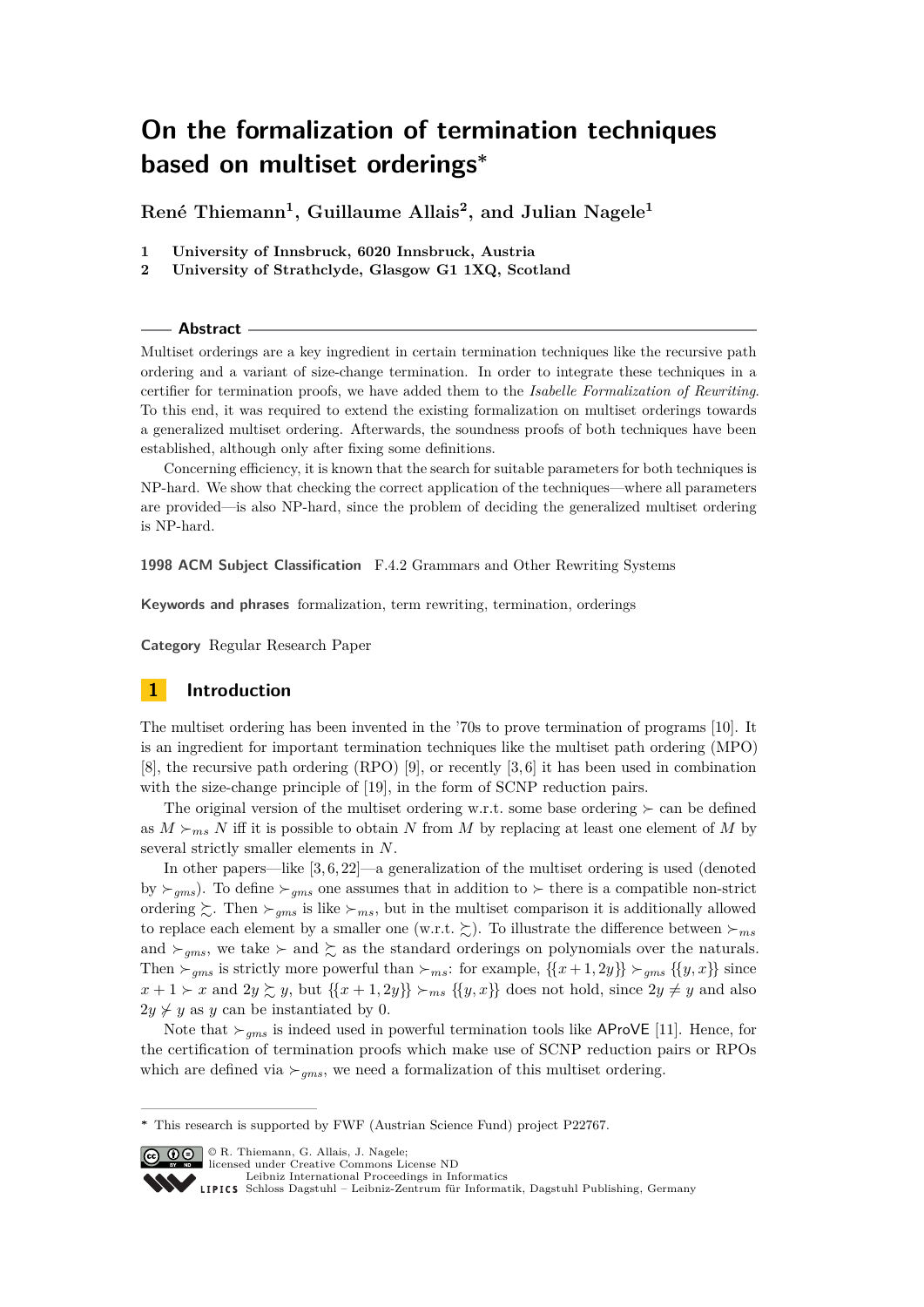However, in the literature and in formalizations, often only  $\succ_{ms}$  is considered. And even those papers that use  $\succ_{qms}$  only shortly list the differences between  $\succ_{ms}$  and  $\succ_{qms}$ —if at all—and afterwards just assume that both multiset orderings have similar properties.

To change this situation, as one new contribution of this paper, we give the first formalization of  $\succ_{gms}$ , and could indeed show that  $\succ_{ms}$  and  $\succ_{gms}$  behave quite similar. However, we also found one essential difference between both orderings. It is well known that deciding  $\succ_{ms}$  is easy, one just removes identical elements and afterwards has to find for each element in the one set a larger element in the other. In contrast, we detected and proved that deciding  $\succ_{gms}$  is an NP-complete problem.

Note that the original definition of RPO misses a feature that is present in other orderings like polynomial interpretations where it is possible to compare variables against a least element:  $x \succeq 0$ . This feature was already integrated in other orderings like KBO [\[17\]](#page-15-7), and it can also be integrated into RPO where one allows to compare  $x \succeq c$  if c is a constant of least precedence. For example, the internal definition of RPO in AProVE is the one of [\[22\]](#page-15-5)—which is based on  $\succ_{qms}$ —with the additional inference rule of "x  $\succsim c$ ". As a second new contribution we formalized this RPO variant and fixed its definition, as it turned out that it is not stable. Moreover, we show that the change from  $\succ_{ms}$  to  $\succ_{qms}$  increases the complexity of RPO: From [\[18\]](#page-15-8) it is known that deciding whether two terms are in relation w.r.t. a given RPO or MPO is in P. However, if one uses the definitions of MPO and RPO in this paper which are based on  $\succ_{qms}$ , then the same decision problem becomes NP-complete.

As third new contribution we also give the first formalization of SCNP reduction pairs where we could establish the main soundness theorem, although several definitions had to be fixed. Again, we have shown that the usage of  $\succ_{ams}$  makes certification for SCNP reduction pairs an NP-complete problem. As a consequence, the search for suitable SCNP reduction pairs and the problem whether two terms are in relation for a given SCNP reduction pair belong to the same complexity class, as they are both NP-complete.

All our formalizations are using the proof assistant Isabelle/HOL [\[21\]](#page-15-9). They are available within the IsaFoR library (Isabelle Formalization of Rewriting, [\[24\]](#page-15-10)). The new parts of the corresponding proof checker CeTA—which is just obtained by applying the code generator of Isabelle [\[13\]](#page-15-11) on IsaFoR—have been tested on the examples of the experiments performed in [\[22\]](#page-15-5). After fixing some output bugs, eventually all proofs could be certified. Both IsaFoR and CeTA are freely available at:

## <http://cl-informatik.uibk.ac.at/software/ceta>

The paper is structured as follows. We give preliminaries and the exact definitions for  $\succ_{ms}$  and  $\succ_{gms}$  in Sec. [2.](#page-1-0) Afterwards we discuss the formalization of  $\succ_{gms}$  in Sec. [3.](#page-2-0) Different variants of RPO are discussed in Sec. [4.](#page-4-0) Here, we also show that certifying constraints for the RPO variant used in AProVE is NP-complete. In Sec. [5](#page-8-0) we discuss the formalization of SCNP reduction pairs. Finally, in Sec. [6](#page-13-0) we elaborate on our certified algorithms for checking whether two terms are in relation w.r.t. RPO or the orderings from an SCNP reduction pair, and we report on our experimental results.

# <span id="page-1-0"></span>**2 Preliminaries**

We refer to [\[2\]](#page-14-1) for basic notions and notations of rewriting. A *signature* is a set of symbols  $\mathcal{F} = \{f, q, F, G, \dots\}$ , each associated with an *arity*. We write  $\mathcal{T}(\mathcal{F}, \mathcal{V})$  for the set of terms over signature F and set of variables V. We write  $V(t)$  for the set of variables occurring in t. A relation  $\succ$  on  $\mathcal{T}(\mathcal{F}, \mathcal{V})$  is *stable* iff it is closed under substitutions, and it is *monotone*, iff it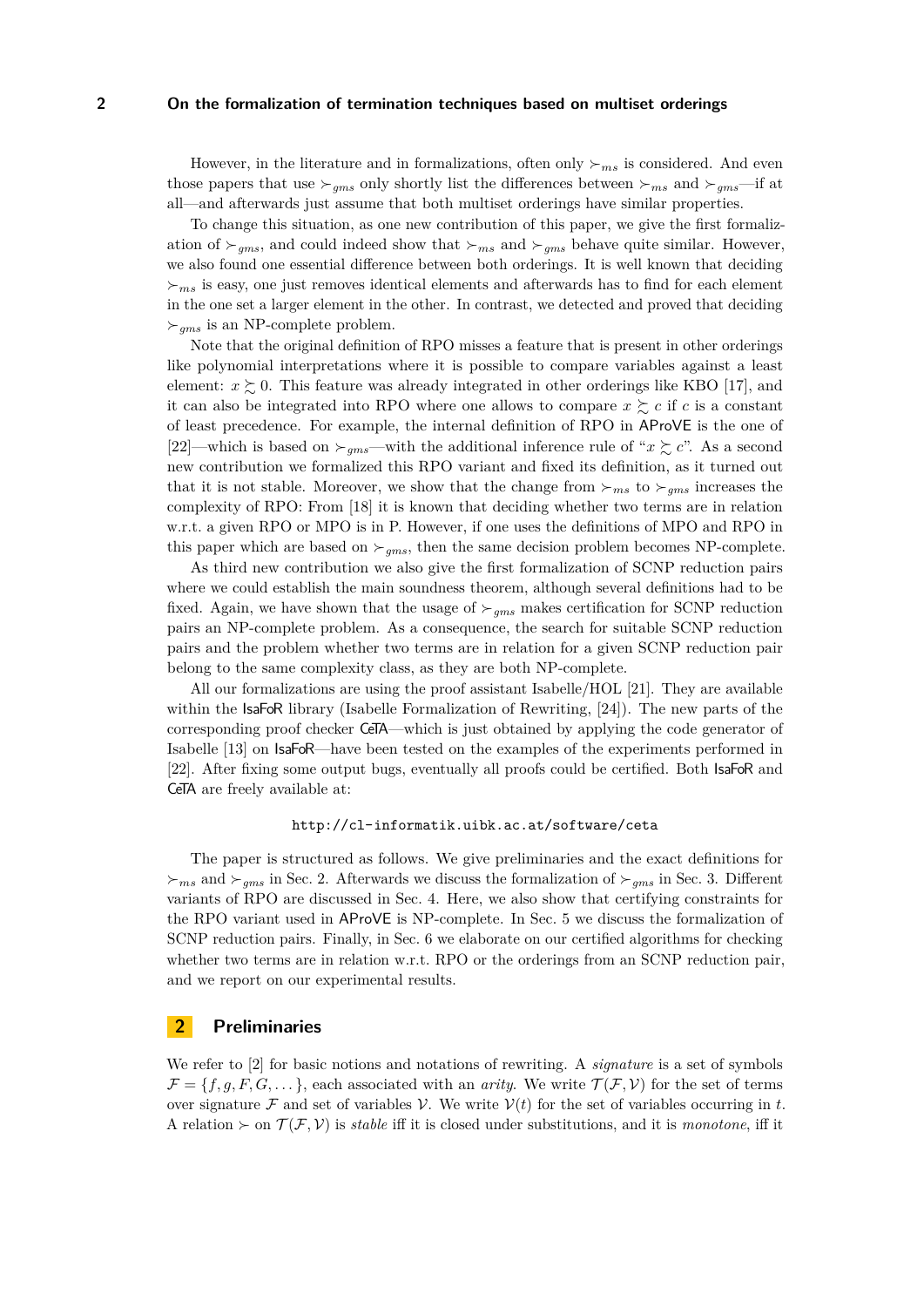is closed under contexts. A *term rewrite system* (TRS) is a set of *rules*  $\ell \rightarrow r$ . The rewrite relation  $\rightarrow_{\mathcal{R}}$  of a TRS  $\mathcal{R}$  is the smallest stable and monotone relation containing  $\mathcal{R}$ .

We write *Id* for the identity relation, and for each relation  $\succ$ , let  $\succeq$  be its reflexive closure.

<span id="page-2-6"></span> $\triangleright$  **Definition 2.1** (Ordering pair, reduction pair). The pair  $(\succsim, \succ)$  is an *ordering pair* (over carrier A) iff  $\succeq$  is a quasi-ordering over A,  $\succ$  is a transitive and well-founded relation over A, and  $\succ$  and  $\succsim$  are compatible, i.e.,  $\succ \circ \succsim \subseteq \succ$  and  $\succsim \circ \succ \subseteq \succ$ .

The pair  $(\succsim, \succ)$  is a *non-monotone reduction pair* iff  $(\succsim, \succ)$  is an ordering pair over  $\mathcal{T}(\mathcal{F}, \mathcal{V})$  where both  $\succ$  and  $\succsim$  are stable. If additionally  $\succsim$  is monotone, then  $(\succsim, \succ)$  is a *reduction pair*, and if both  $\succ$  and  $\succsim$  are monotone, then  $(\succsim, \succ)$  is a *monotone reduction pair*.

Throughout this paper we only consider finite multisets  $\{x_1, \ldots, x_n\}$  and we write  $\mathfrak{P}(A)$ for the set of all multisets with elements from A. For every function  $f : A \to A$  and every multiset  $M \in \mathfrak{P}(A)$  we define the image of f on M as  $f[M] = \{f(x) | x \in M\}$ .

**Definition 2.2** (Multiset orderings). Let  $\succ$  and  $\succsim$  be relations over A. We define the *multiset ordering* ( $\succ_{ms}$ ), the *generalized multiset ordering* ( $\succ_{gms}$ ), and the corresponding non-strict ordering  $(\gtrsim_{gms})$  over  $\mathfrak{P}(A)$  as follows:  $M_1 \gtrsim_{ms} / \gtrsim_{gms} M_2$  iff there are  $S_i$ and  $E_i$  such that  $M_1 = S_1 \cup E_1$ ,  $M_2 = S_2 \cup E_2$ , and

conditions [1,](#page-2-1) [2,](#page-2-2) and [4](#page-2-3) are satisfied:  $M \succ_{ms} N$ 

conditions [1,](#page-2-1) [3,](#page-2-4) and [4](#page-2-3) are satisfied:  $M \succeq_{ams} N$ 

conditions [1](#page-2-1) and [3](#page-2-4) are satisfied:  $M \succeq_{gams} N$ 

where conditions [1–](#page-2-1)[4](#page-2-3) are defined by:

<span id="page-2-1"></span>**1.** for each  $y \in S_2$  there is some  $x \in S_1$  with  $x \succ y$ 

- <span id="page-2-2"></span>**2.**  $E_1 = E_2$
- <span id="page-2-4"></span>**3.**  $E_1 = \{ \{x_1, \ldots, x_n\} \}, E_2 = \{ \{y_1, \ldots, y_n\} \}, \text{ and } x_i \succsim y_i \text{ for all } 1 \leq i \leq n$
- <span id="page-2-3"></span>4.  $S_1 \neq \emptyset$

Whenever  $M_i$  is split into  $S_i \cup E_i$  we call  $S_i$  the *strict part* and  $E_i$  the *non-strict part*.

Note that  $\succ_{gms}$  indeed generalizes  $\succ_{ms}$ , since  $\succ_{gms} = \succ_{ms}$  if  $\succsim = Id$ .

# <span id="page-2-0"></span>**3 Formalization of the Generalized Multiset Ordering**

Replacing condition [2](#page-2-2) by [3](#page-2-4) makes the formalization of  $\succ_{qms}$  a bit more involved than the one of  $\succ_{ms}$ : the simple operation of (multiset) equality  $E_1 = E_2$  is replaced by demanding that both  $E_1$  and  $E_2$  can be enumerated in such a way that  $x_i \gtrsim y_i$  for all  $1 \le i \le n$ . Note that instead of enumerations one can equivalently demand that there is a bijection  $f : E_1 \to E_2$ such that for all  $x \in E_1$  we have  $x \succeq f(x)$ .

There is one main advantage of formalizing condition [3](#page-2-4) via enumerations instead of bijections. It will be rather easy to develop an algorithm deciding  $\succ_{ams}$ . However, using enumerations we also observe a drawback: the proof that  $\succ_{gms}$  and  $\succsim_{gms}$  are compatible and transitive orderings will be harder than using bijections since composing bijections is easier than combining enumerations.

The formalization of the following (expected) properties for  $\succ_{qms}$  and  $\succsim_{qms}$  has been rather simple.

<span id="page-2-5"></span> $\blacktriangleright$  **Lemma 3.1.**  $\succ_{gms}$  *and*  $\succsim_{gms}$  *have the following properties:* 

- **1.** *the empty set is the unique minimum of*  $\succ_{gms}$  *and*  $\succsim_{gms}$
- **2.** *if*  $\gtrsim$  *is reflexive then so is*  $\gtrsim_{qms}$
- **3.** *if*  $\succ$  *is irreflexive and compatible with*  $\succsim$  *then*  $\succ_{qms}$  *is irreflexive*
- **4.** *if*  $\succ$  *and*  $\succsim$  *are closed under an operation op then*  $\succ_{gms}$  *and*  $\succsim_{gms}$  *are closed under op*[·].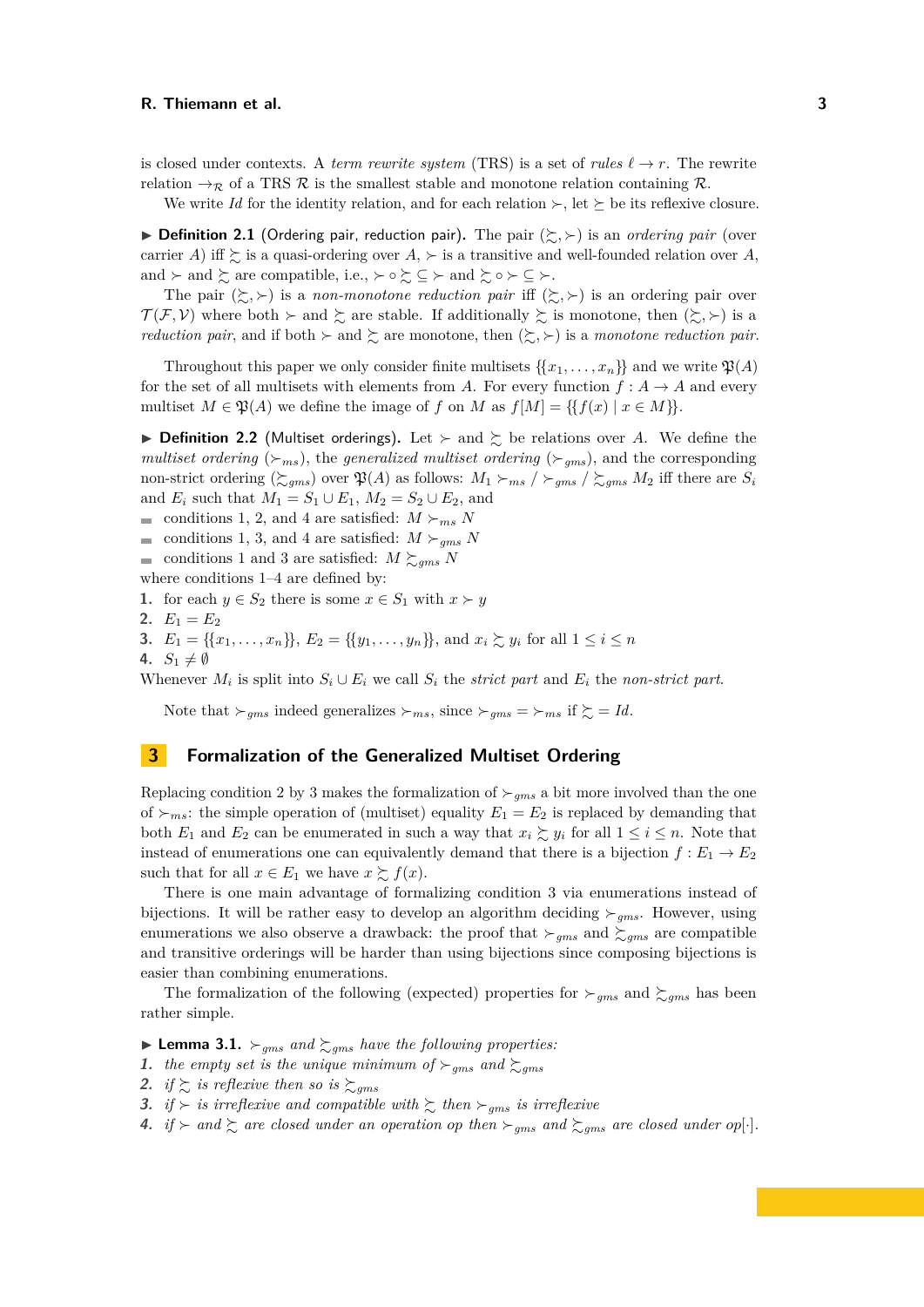In contrast, the formalization of transitivity and compatibility was more tedious.

<span id="page-3-0"></span> $\blacktriangleright$  **Lemma 3.2.** *If*  $\succ$  *and*  $\succsim$  *are compatible and transitive then so are*  $\succ_{qms}$  *and*  $\succsim$  *gms.* 

**Proof.** For the sake of simplicity, we will work here with the definition of  $(\succ_{gms}, \succsim_{gms})$  using bijections rather than enumerations: all technical details when using the representation with enumerations are available in IsaFoR, theory *Multiset-Extension*. Given that this lemma states four results that are pretty similar, we will only prove transitivity of  $\gtrsim_{qms}$  and let the reader see how the proof could be slightly modified in the other cases.

Let M, N and P be three multisets such that  $M \succeq_{gms} N$  (1) and  $N \succeq_{gms} P$  (2). From (1) we get the partitions  $M = M' \cup E$  and  $N = N' \cup F$  and the bijection  $f_{MN} : E \to F$ . From (2) we get the partitions  $N = N'' \cup F'$  and  $P = P' \cup G$  and the bijection  $f_{NP} : F' \to G$ . We define the multiset I as  $I = F \cap F'$  and claim that the partitions  $M = (M \setminus f_{MN}^{-1}[I]) \cup f_{MN}^{-1}[I]$ and  $P = (P \setminus f_{NP}[I]) \cup f_{NP}[I]$  and the bijection  $f_{NP} \circ f_{MN}$  are the ones needed to prove  $M \succeq_{gms} P$ .

If  $p \in P \setminus f_{NP}[I]$  then we have to find some  $m \in M \setminus m \notin f_{MN}^{-1}[I]$  satisfying  $m \succ p$ . We distinguish two cases. In the first case,  $p \in P'$  and thus there is an  $n \in N''$  such that  $n \succ p$ and  $n \notin I$ . If  $n \in N'$  then by (1) there is some  $m \in M'$  with  $m \succ n$  and hence,  $m \succ p$ by transitivity of  $\succ$ . Moreover, since  $M' \subseteq M \setminus f_{MN}^{-1}[I]$  we found the desired element m. Otherwise,  $n \in F$  and hence, for  $m = f_{MN}^{-1}(n)$  we know  $m \succsim n$  using (1). By compatibility, also  $m \succ p$ . Again,  $m \in M \setminus f_{MN}^{-1}[I]$  since  $n \notin I$ . In the second case,  $p \in G$  and thus for  $n = f_{NP}^{-1}(p)$  we conclude  $n \in F'' \setminus I$  and  $n \succsim p$ , and hence  $n \notin F$ . Thus, there is an element  $m \in M'$  which satisfies  $m \succ n$ . By compatibility we again achieve  $m \succ p$ .

If  $p \in f_{NP}[I]$ , we have an element  $n \in F'$  such that  $n \succsim p$ ; n is also in F and therefore we have an element  $m \in f_{MN}^{-1}[I]$  such that  $m \succsim n \succsim p$  and hence,  $m \succsim p$ .

Here lies the main difference to the formalization of  $\succ_{ms}$  in [\[16\]](#page-15-12). While just transitivity needs to be shown for  $\succ_{ms}$ , we had to show transitivity of both  $\succ_{qms}$  and  $\succ_{qms}$  as well as compatibility from both sides. Moreover the formalized proofs of these facts get more complicated since we cannot simply use bijections, set intersections, and differences, but have to deal with enumerations.

After having established Lem. [3.1](#page-2-5) and Lem. [3.2](#page-3-0) it remains to prove the most interesting and also most complicated property of  $\succ_{qms}$ , namely strong normalization. In the remainder of this section we assume that  $\succ$  and  $\succ$  are compatible and transitive, and that  $\succ$  is strongly normalizing. Our proof is closely related to the one for  $\succ_{ms}$  [\[20\]](#page-15-13) which is due to Buchholz: we first introduce a more atomic relation  $\succ_{qms\text{-}step}$  which has  $\succ_{qms}$  as its transitive closure. Then it suffices to prove that  $\succ_{qms\text{-}step}$  is well-founded.

**Definition 3.3.** We define  $\succ_{gms\text{-}step}$  as  $M \succ_{gms\text{-}step} N$  iff  $M \succ_{gms} N$  where in the split  $M = S \cup E$  the size of S is exactly one.

# <span id="page-3-2"></span>**I Lemma 3.4.**  $\succ_{ams}$  *is the transitive closure of*  $\succ_{ams\text{-}step}$ *.*

For strong normalization we perform an accessibility-style proof, i.e., we define  $A$  as the set of strongly normalizing elements w.r.t.  $\succ_{qms\text{-}step}$  and show that A contains all multisets. Note that to show  $M \in \mathcal{A}$  it suffices to prove strong normalization for all N with  $M \succ_{qms\text{-}step} N$ . Moreover, since  $\succ_{gms\text{-}step}$  is strongly normalizing on A, one can use the following induction principle to prove some property  $P$  for all elements in  $\mathcal{A}$ .

<span id="page-3-1"></span>
$$
(\forall M. (\forall N \in \mathcal{A}.M \succ_{gms\text{-}step} N \to P(N)) \to P(M)) \to (\forall M \in \mathcal{A}.P(M))
$$
 (\*)

We will later on apply this induction scheme using the first of the following two predicates: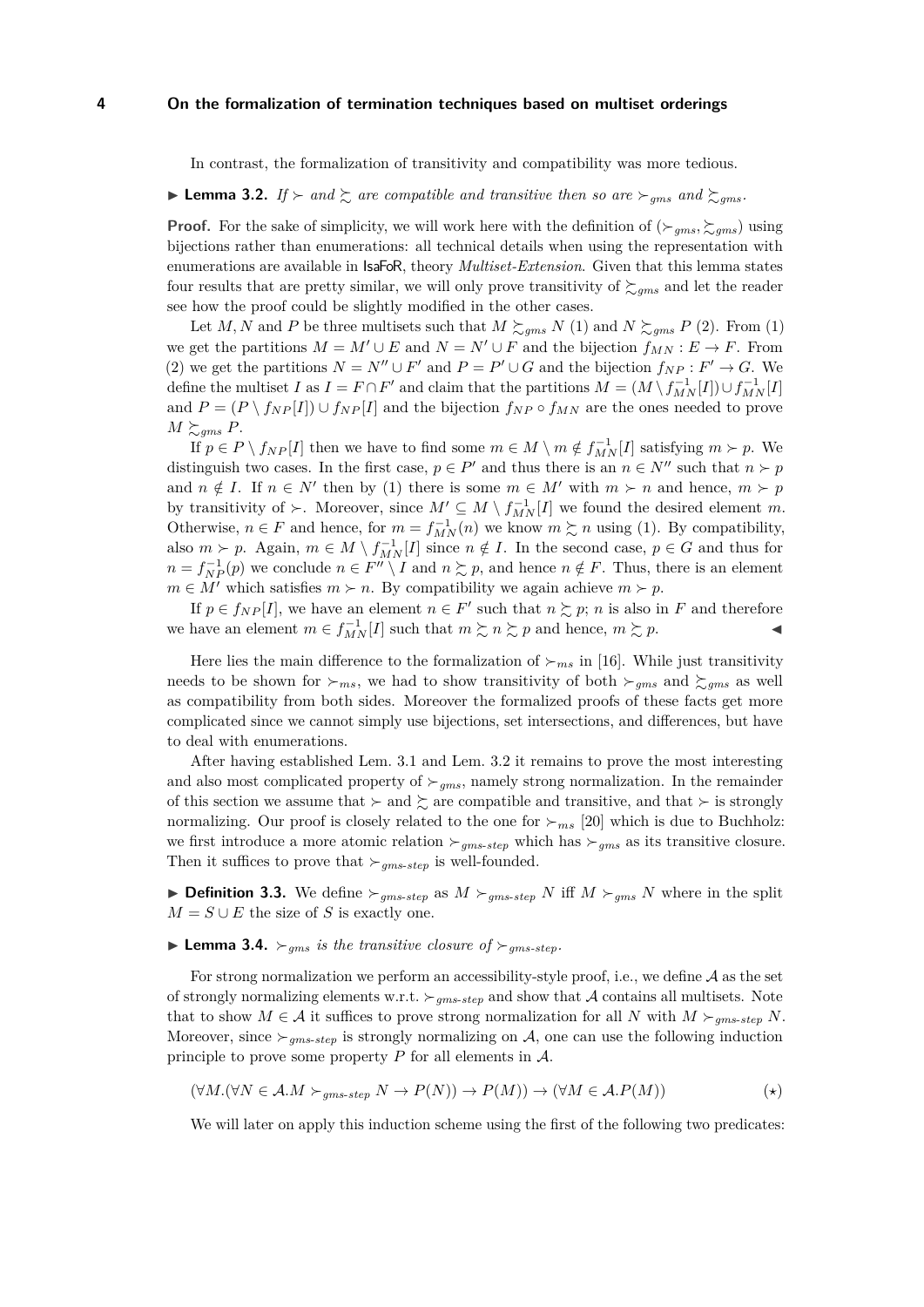- $P(x)$  is defined as  $\forall M.M \in \mathcal{A} \rightarrow M \cup \{\{x\}\}\in \mathcal{A}$
- $Q(M, x)$  is defined as  $\forall b. x \succcurlyeq b \rightarrow M \cup \{\{b\}\}\in \mathcal{A}$

For showing that all multisets belong to  $A$ , we will require the following technical lemma.

<span id="page-4-1"></span>**► Lemma 3.5.** For all multisets  $M \in \mathcal{A}$  and for all elements a, if  $\forall N.M \succ_{ams\text{-step}} N \rightarrow$  $Q(N, a)$  *and*  $\forall b.a \succ b \rightarrow P(b)$  *then*  $Q(M, a)$  *holds.* 

**Proof.** To prove  $Q(M, a)$ , let b be an element such that  $a \succsim b$  where we have to show  $M \cup \{\{b\}\}\n\xrightarrow{} g_{ms-step} N$  U  $\{\{b\}\}\n\xrightarrow{} g_{ms-step} N$ and have to show  $N \in \mathcal{A}$ . From  $M \cup \{\{b\}\}\n\succ_{gms\text{-}step} N$  we obtain suitable  $m_1, \ldots, m_k$  $n_1, \ldots, n_k$ , m, and N' to perform the splits  $M \cup \{\{b\}\} = \{\{m\}\} \cup \{\{m_1, \ldots, m_k\}\}\$ and  $N = N' \cup \{\{n_1, \ldots, n_k\}\}\.$  We distinguish two cases: either b is part of  $\{\{m_1, \ldots, m_k\}\}\$  or equal to m.

If  $b = m_i$  for some i then  $M \succ_{gms\text{-}step} N \setminus \{\{n_i\}\}\)$ . Thanks to the first hypothesis and the fact that  $a \succeq n_i$  (because  $a \succeq b = m_i \succeq n_i$ ), we can conclude that  $N \in \mathcal{A}$ .

If  $b = m$  then one can prove that  $\{\{n_1, \ldots, n_k\}\}\in \mathcal{A}$  using the fact that  $\{\{m_1, \ldots, m_k\}\}$  $M \in \mathcal{A}$  and  $\forall i.m_i \succsim n_i$ . By induction on the size of N' and thanks to the second hypothesis and the fact that for any  $p \in N'$ ,  $a \succsim b \succ p$ , we deduce that  $\{\{n_1, \ldots, n_k\}\} \cup N' \in \mathcal{A}$  which concludes the proof.

<span id="page-4-2"></span>**► Lemma 3.6.**  $\forall M.M \in \mathcal{A}$ .

**Proof.** The proof of the lemma is done by induction on the size of the multiset M.

If M is the empty multiset, then obviously, it is strongly normalizing (hence in  $\mathcal{A}$ ).

Otherwise we have to prove  $\forall a.\forall M \in \mathcal{A}.M \cup \{\{a\}\}\in \mathcal{A}$  which is the same as  $\forall a.P(a)$ . We perform a well-founded induction on a  $(w.r.t. \rightarrow)$  using the property P and are left to prove  $P(a)$  assuming that  $\forall b.a \succ b \rightarrow P(b)$  holds. We pick a multiset  $M \in \mathcal{A}$  and perform an induction on M using ( $\star$ ) to prove the property  $Q(M, a)$  (which entails  $P(a)$  because  $\sum_{i=1}^{\infty}$  is reflexive): for any  $M \in \mathcal{A}$  we have to prove  $Q(M, a)$  given the induction hypothesis  $∀N.M \succ_{qms\text{-}step} N \rightarrow Q(N, a)$ . But this result is a trivial application of Lem. [3.5](#page-4-1) using the two induction hypotheses that we just generated.

Using Lem. [3.4](#page-3-2) and Lem. [3.6,](#page-4-2) strong normalization of  $\succ_{qms}$  immediately follows.

 $\triangleright$  **Theorem 3.7.**  $\succ_{ams}$  *is strongly normalizing.* 

## <span id="page-4-0"></span>**4 Multiset and Recursive Path Ordering**

In this section we study variations of MPO and RPO. To this end, throughout this section we assume that  $\geq$  is some precedence for the signature F. We write  $\geq$   $\geq$   $\leq$  for the strict part of the precedence, and  $\approx$  =  $\geq$   $\cap$   $\leq$  for its equivalence relation.

A standard version of MPO allowing quasi-precedences can be defined by the following inference rules.

$$
\frac{s_i \succeq^{mpo} t}{f(\vec{s}) \succ^{mpo} t} \qquad \frac{\{\{\vec{s}\}\} \succ^{mpo}_{ms} \{\{\vec{t}\}\}}{f(\vec{s}) \succ^{mpo} g(\vec{t})} f \approx g \qquad \frac{f(\vec{s}) \succ^{mpo} t_i \text{ for all } i}{f(\vec{s}) \succ^{mpo} g(\vec{t})} f > g
$$

For example for the precedence where  $g \approx h$  we conclude that  $f(y, s(x)) \succ^{mpo} f(x, y)$  and  $g(s(x)) \succ^{mpo} h(x)$ , but  $f(g(y), s(x)) \not\sim^{mpo} f(x, h(y))$  since  $\{\{g(y), s(x)\}\}\not\sim^{mpo}_{ms} \{\{x, h(y)\}\}\$ as  $g(y) \not\geq^{mpo} h(y).$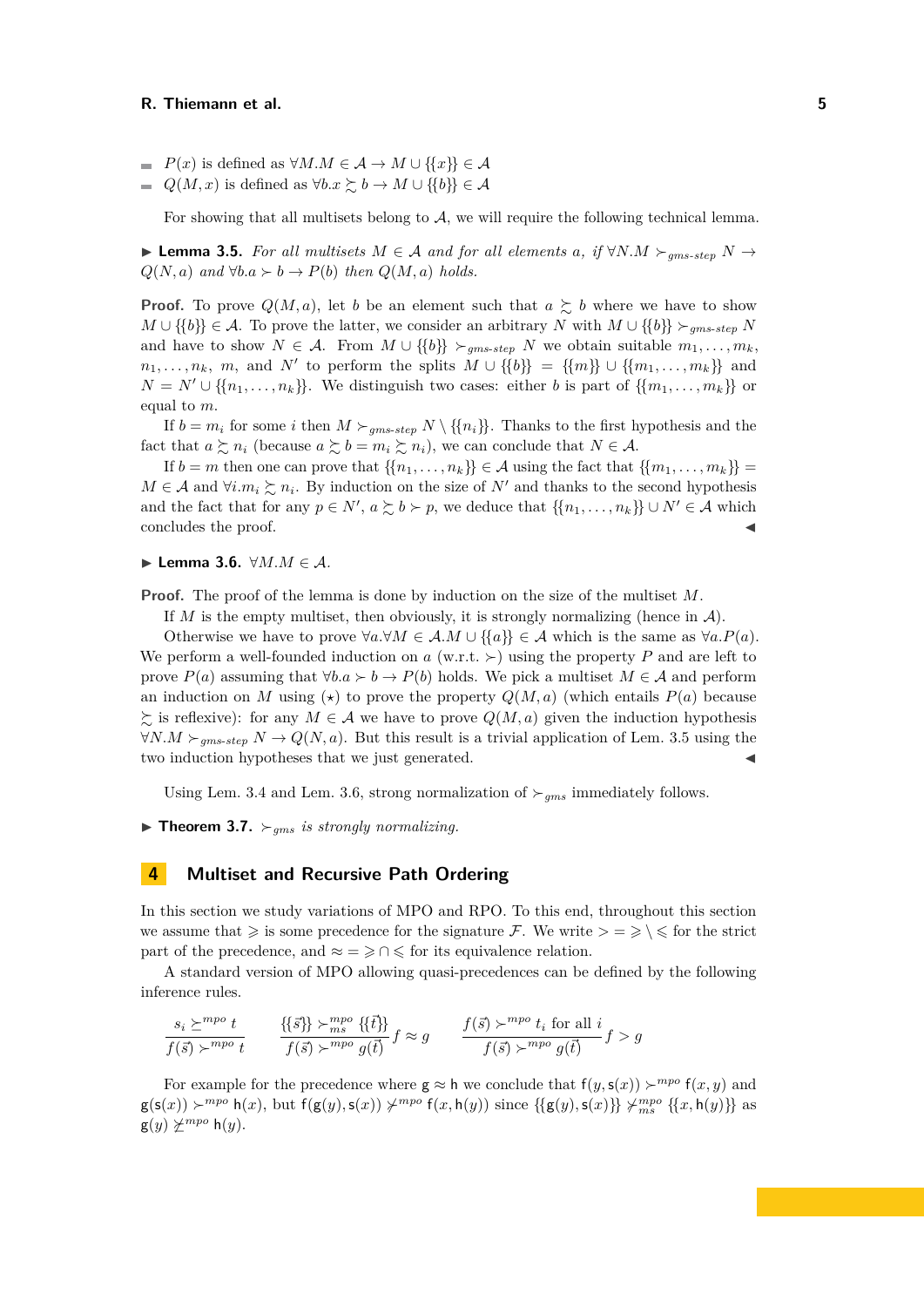To increase the power of MPO, the following inference rules are sometimes used which generalize MPO by defining two orderings  $\succ^{gmpo}$  and  $\succsim^{gmpo}$  where the multiset extension is done via  $\succ_{ams}$ . This variant of MPO is the one that is internally used within AProVE, and if one removes the last inference rule  $(x \succcurlyeq^{gmpo} c)$ , then it is equivalent to the MPO definition of [\[22\]](#page-15-5).

$$
(1) \frac{s_i \sum^{gmpo} t}{f(\vec{s}) \succ^{gmpo} t} \qquad (2) \frac{\{\{\vec{s}\}\} \succ^{gmpo}_{gms} \{\{\vec{t}\}\}}{f(\vec{s}) \succ^{gmpo} g(\vec{t})} f \approx g \qquad (3) \frac{f(\vec{s}) \succ^{gmpo} t_i \text{ for all } i}{f(\vec{s}) \succ^{gmpo} g(\vec{t})} f > g
$$

$$
(4) \frac{s \succeq^{gmpo} t}{s \succeq^{gmpo} t} \qquad (5) \frac{\{\{\vec{s}\}\} \succeq^{gmpo}_{gms} \{\{\vec{t}\}\}}{f(\vec{s}) \succeq^{gmpo}_{g} g(\vec{t})} f \approx g \qquad (6) \frac{\succeq^{gmpo}_{x \succeq^{gmpo} c} \text{if } \forall f \in \mathcal{F} : f \geq c
$$

Hence, there are two differences between  $\succeq^{grnpo}$  (the reflexive closure of  $\succeq^{grnpo}$ ) and  $\succeq^{grnpo}$ : only in  $\zeta^{gmpo}$  one can compare multisets using the non-strict multiset ordering, and one can compare variables against constants of least precedence. This latter feature is similar to polynomial orderings where  $x \ge 0$ , and it was also added to the Knuth-Bendix-Ordering [\[17\]](#page-15-7).

The increase of power of  $\succ^{gmpo}$  in comparison to  $\succ^{mpo}$  is due to both new features in the non-strict relation. For example, using the same precedence as before,  $f(g(y), s(x)) > g^{mpo}$  $f(x, h(y))$  as  $g(y) \geq g^{mpp} h(y)$  and  $s(x) \geq g^{mpp} x$ . Moreover,  $f(f(y, z), s(x)) \geq g^{mpp} f(x, f(a, z))$ if a has least precedence, where this decrease is only possible due to the comparison  $y \succeq gmpo$  a.

Note that  $\sum_{n=1}^{\infty} g^{mpo}$  is a strict superset of the equivalence relation where equality is defined modulo  $\approx$  and modulo permutations. For this inclusion, indeed all three inference rules (4-6) of  $\sum_{n=1}^{\infty} g^{mpo}$  are essential. With (4) and (5) we completely subsume the equivalence relation, and (6) exceeds the equivalence relation. However, then also (5) adds additional power by using  $\sum_{qms}$  instead of multiset equality w.r.t. the equivalence relation. As an example, consider  $g(x) \succsim^{grnpo} g(a)$ .

Finally note that our definition does not require any explicit definition of an equivalence relation, one can just use  $\succcurlyeq^{gmpo} \cap \preceq^{gmpo}$ . This is in contrast to the RPO in related formalizations of CoLoR [\[5\]](#page-14-2) and Coccinelle [\[7\]](#page-15-14). In Coccinelle first an equivalence relation for RPO is defined explicitly, before defining the strict ordering,<sup>1</sup> and the RPO of CoLoR currently just supports syntactic equality.<sup>2</sup>

The reason that AProVE uses  $\succ^{gmpo}$  for its MPO implementation is easily understood, as  $\succ^{gmpo}$  is more powerful than  $\succ^{mpo}$ , and the SAT/SMT-encodings of  $\succ^{mpo}$  and  $\succ^{gmpo}$ to find a suitable precedence are quite similar, so there is not much overhead. Hence, in order to be able to certify AProVE's MPO proofs—which then also allows to certify weaker variants of MPO—we have formally proved that  $(\succsim^{gmpo}, \succ^{gmpo})$  is a monotone reduction pair. Concerning strong normalization of  $\succ^{gmpo}$ , we did not use Kruskal's tree theorem, but we performed a proof similar to the strong normalization proof of the (higher-order) recursive path ordering as in [\[5,](#page-14-2) [7,](#page-15-14) [15,](#page-15-15) [16\]](#page-15-12) (which is based on reducibility predicates of Tait and Girard.) By following this proof and by using the results of Sec. [3,](#page-2-0) it was an easy—but tedious—task to formalize the following main result. Here—as for the generalized multiset ordering—the transitivity proof became more complex as one has to prove transitivity and compatibility of  $\sum g^{mpo}$  and  $\rho^{mpo}$  at the same time, i.e., within one large inductive proof.

<span id="page-5-0"></span>**Theorem 4.1.** The pair  $(\succsim^{gmpo}, \succsim^{gmpo})$  is a monotone reduction pair.

Whereas Thm. [4.1](#page-5-0) was to be expected— $\succ^{gmpo}$  is just an extension of  $\succ^{mpo}$ , and it is well known that  $(\succeq^{mpo}, \succeq^{mpo})$  is a monotone reduction pair—we detected a major difference

<sup>1</sup> See [http://www.lri.fr/~contejea/Coccinelle/doc/term\\_orderings.rpo.html](http://www.lri.fr/~contejea/Coccinelle/doc/term_orderings.rpo.html).

 $2$  See [http://color.inria.fr/doc/CoLoR.RPO.VRPO\\_Type.html](http://color.inria.fr/doc/CoLoR.RPO.VRPO_Type.html).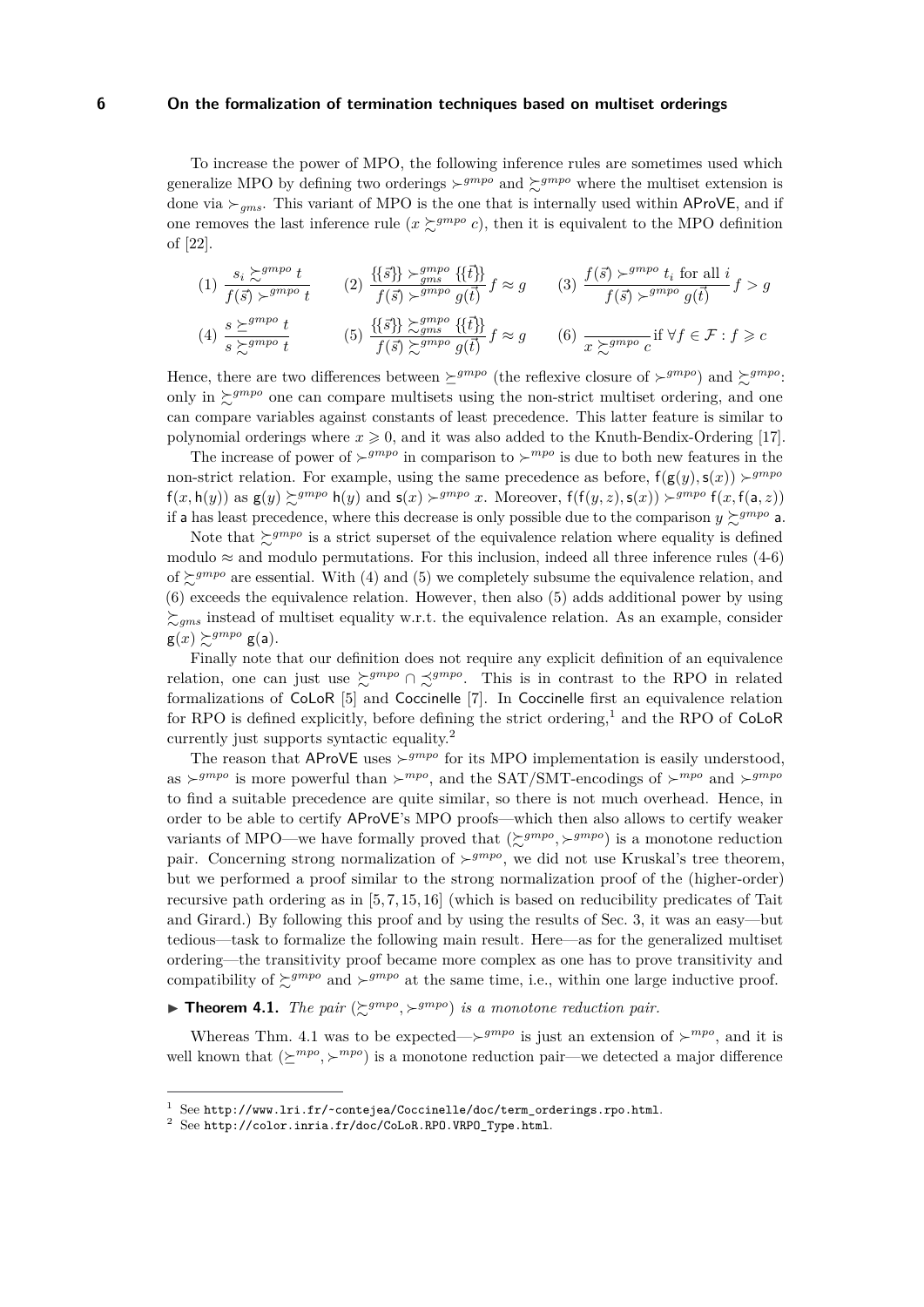when trying to certify existing proofs where one has to compute for a given precedence whether two terms are in relation. This problem is in P for  $\succ^{mpo}$  but it turns out to be NP-complete for  $\succ^{gmpo}$ .

<span id="page-6-0"></span>**Influence 1.2.** Let there be some fixed precedence. The problem of deciding  $\ell >^{gmpo} r$  for  $two$   $terms$   $\ell$   $and$   $r$   $is$   $NP-complete$ .

**Proof.** Membership in NP is easily proved. Since the size of every proof-tree for  $\ell \succ^{mpo} r$  is bounded by  $2 \cdot |\ell| \cdot |r|$ , one can just guess how the inference rules for  $\succ^{mpo}$  have to be applied; and for the multiset comparisons one can also just guess the splitting.

To show NP-hardness we perform a reduction from SAT. So let  $\phi$  be some Boolean formula over variables  $\{x_1, \ldots, x_n\}$  represented as a set of clauses  $\{C_1, \ldots, C_m\}$  where each clause is a set of literals, and each literal l is variable  $x_i$  or a negated variable  $\overline{x_i}$ . W.l.o.g. we assume  $n \geq 2$ .

In the following we will construct one constraint  $\ell \succ^{grmpo} r$  for terms  $\ell, r \in \mathcal{T}(\mathcal{F}, \mathcal{V})$ where  $\mathcal{F} = \{a, f, g, h\}$  and  $\mathcal{V} = \{x_1, \ldots, x_n, y_1, \ldots, y_m\}$ . To this end, we define  $s(l, C_i) = y_i$ , if  $l \in C_j$ , and  $s(l, C_j) = a$ , otherwise. Moreover,  $t_x^+ = f(x, s(x, C_1), \ldots, s(x, C_m))$ ,  $t_x^- =$  $f(x, s(\overline{x}, C_1), \ldots, s(\overline{x}, C_m)), t_x = f(x, a, \ldots, a)$ . We define  $L = \{\{t_{x_1}^+, t_{x_1}^-, \ldots, t_{x_n}^+, t_{x_n}^-\}\}\$  and  $R = \{\{t_{x_1}, \ldots, t_{x_n}, y_1, \ldots, y_m\}\}\.$  Finally, we define  $\ell = g(L)$  and  $r = h(R)$ —where here we abuse notation and interpret  $L$  and  $R$  as lists of terms.

We prove that  $\phi$  is satisfiable iff  $\ell \succ^{gmpo} r$  for the precedence where  $a \approx f \approx g \approx h$ . For this precedence,  $\ell >^{gmpo} r$  iff  $L >^{gmpo} g$  R since there is only one inference rule that can successfully be applied. The reason is that  $f \ge g$  and for each term  $t_{x_i}^{\pm}$  of L we have  $t_{x_i}^{\pm} \not\geq g^{mpo}$  *r* where  $t_{x_i}^{\pm}$  represents one of the terms  $t_{x_i}^{\pm}$  or  $t_{x_i}^-$ . To see the latter, assume  $t_{x_i}^{\pm} \succsim^{gmpo} r$  would hold. Then  $\{x_i, y_1, \ldots, y_m\} \supseteq \mathcal{V}(t_{x_i}^{\pm}) \supseteq \mathcal{V}(r) \supseteq \{x_1, \ldots, x_n\}$  being a contradiction to  $n \geq 2$ .

To examine whether  $L \succ_{gms} g^{mpo} R$  can hold, let us consider an arbitrary splitting of R into a strict part S' and a non-strict part E'. Notice that  $t_x^+ \gtrsim^{gmpo} t_x$  and  $t_x^- \gtrsim^{gmpo} t_x$ , but neither  $t_x^+ \succ^{gmpo} t_x$  nor  $t_x^- \succ^{gmpo} t_x$ : the reason is that for each l and  $C_j$  we get  $s(l, C_j) \succsim^{gmpo}$  a but not  $s(l, C_j) \succ^{gmpo}$  a. Hence, each  $t_x$  of R must be contained in E'. As moreover,  $t_{x_i}^{\pm} \succ^{gmpo} y_j$  iff  $t_{x_i}^{\pm} \succsim^{gmpo} y_j$  we can w.l.o.g. assume that each  $y_j \in S'$ . In total, if  $L \succ_{gms}^{gmpo} R$ , then R must be split into  $S' \cup E'$  where  $S' = \{\{y_1, \ldots, y_m\}\}\$  and  $E' = \{\{t_{x_1}, \ldots, t_{x_n}\}\}\$  and L must be split into  $S \cup E$  such that all conditions of  $\succ_{gms}^{gmpo}$  are satisfied.

At this point we consider both directions to show that  $\phi$  is satisfiable iff  $L \succ_{gms}^{gmpo} R$ .

First assume that  $\phi$  is satisfiable, so let  $\alpha$  be some satisfying assignment. Then we choose  $S = \{ \{t_x^+ \mid \alpha(x) = \top \} \} \cup \{ \{t_x^- \mid \alpha(x) = \bot \} \}$  and  $E = L \setminus S$ . Notice that for each x exactly one of  $t_x^+$  and  $t_x^-$  is in S, and the other is in E. Hence, for each  $t_x \in E'$  there is a corresponding  $t_x^{\pm} \in E$  with  $t_x^{\pm} \succeq^{gmpo} t_x$ . Next, we have to find for each  $y_j \in S'$  some term in S which is larger than  $y_j$ . To this end, notice that  $\alpha$  is a satisfying assignment, thus there is some literal  $x_i$  or  $\overline{x_i}$  in  $C_j$  which evaluates to true. If  $x_i \in C_j$  then  $\alpha(x_i) = \top$  and hence,  $t_{x_i}^+ \in S$ where  $t_{x_i}^+ = \mathsf{f}(\ldots, y_j, \ldots) \succ^{gmpo} y_j$ . Otherwise,  $\overline{x_i} \in C_j$  and  $\alpha(x_i) = \bot$  and hence,  $t_{x_i}^- \in S$ where  $t_{x_i}^- = \mathsf{f}(\ldots, y_j, \ldots) \succ^{gmpo} y_j$ . Thus, in both cases there is some term in S being larger than  $y_j$ . Moreover,  $S \neq \emptyset$  since  $|S| = n \geq 2$ .

For the other direction assume that S and E could be found such that  $L = S \cup E$  and all conditions of  $\succ_{gms}^{gmpo}$  are satisfied. Hence for each  $t_{x_i} \in E'$  there is some term  $t \in E$  satisfying  $t \gtrsim g^{mpo} t_{x_i}$ . Then, t can only be  $t_{x_i}^+$  or  $t_{x_i}^-$  since  $x_i \in \mathcal{V}(t_x)$  and each other term  $t_{x_i}^{\pm}$  with  $i \neq j$  does not contain the variable  $x_i$ . Thus, for each i exactly one of the terms  $t_{x_i}^+$  and  $t_{x_i}^-$  is contained in E and the other is contained in S. We define the assignment  $\alpha$  where  $\alpha(x_i) = \top$ iff  $t_{x_i}^+ \in S$ . It remains to show that  $\alpha$  is a satisfying assignment for  $\phi$ . So let  $C_j$  be some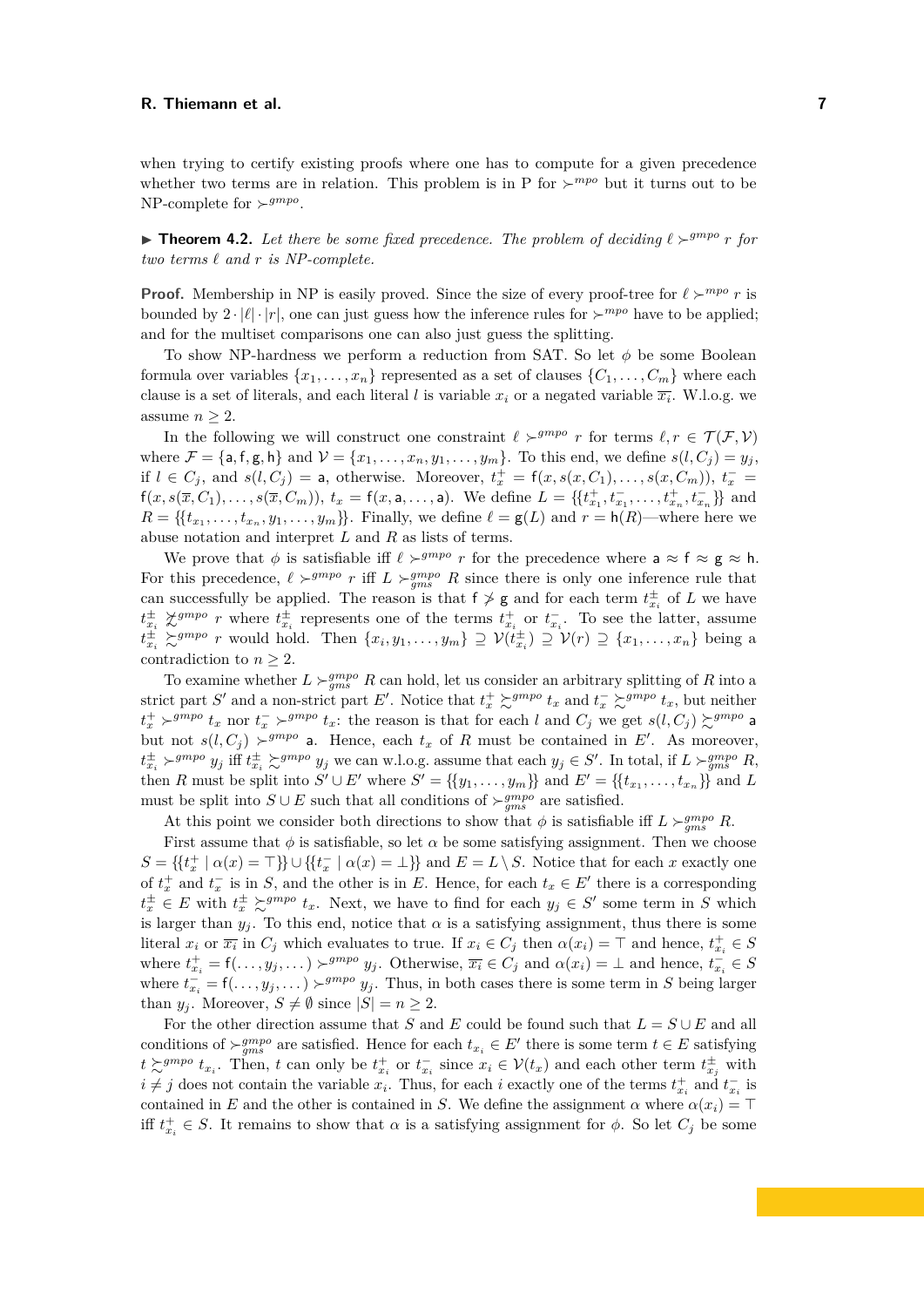clause of  $\phi$ . Since  $y_j \in S'$  we know that there is some  $t \in S$  with  $t \succ^{gmpo} y_j$ , i.e.,  $y_j \in V(t)$ . There are two cases. First, if  $t = t_{x_i}^+$  for some i, then by the definition of  $t^+$  we know that  $y_j \in \mathcal{V}(t_{x_i}^+)$  implies  $x_i \in C_j$ , and hence  $C_j$  is evaluated to true, since  $\alpha(x_i) = \top$  by definition of  $\alpha$ . Otherwise,  $t = t_{x_i}^-$  for some i where now  $\overline{x_i} \in C_j$ . Moreover, as  $t_{x_i}^- \in S$ , we know that  $t_{x_i}^+ \notin S$  and hence,  $\alpha(x_i) = \bot$ . Together with  $\overline{x_i} \in C_j$  this again shows that  $C_j$  is evaluated to true. Hence, all clauses evaluate to true using  $\alpha$  which proves that  $\phi$  is satisfiable.

The following corollary states that NP-completeness is essentially due to fact that  $\succ_{qms}$ and  $\gtrsim_{qms}$  are hard to compute, even if all comparisons of the elements in the multiset are given. It can be seen within the previous proof, where the important part of the reduction from SAT was to define for each formula  $\phi$  the multisets L and R such that  $\phi$  is satisfiable iff  $L \succ_{gms}^{gmpo} R$  (and also iff  $L \succ_{gms}^{gmpo} R$ ).

 $\triangleright$  **Corollary 4.3.** *Given two orderings*  $\succ$  *and*  $\succsim$ *, two multisets* M *and* N, *and the set*  $\{(x, y, x \succ y, x \succ z, y) \mid x \in M, y \in N\}$ , deciding  $M \succ_{gms} N$  and  $M \succ_{gms} N$  is NP-complete.

Of course, if the splitting for the multiset comparison is given, then deciding  $\succ_{qms}$  and  $\sum_{gms}$  becomes polynomial.

All our results have also been generalized to RPO where for every function symbol there is a status function  $\tau$  which determines whether the arguments of each function f should be compared lexicographically  $(\tau(f) = lex)$  or via multisets  $(\tau(f) = mul)$ .<sup>3</sup> Here, the existing inference rules of  $\succ^{gmpo}$  are modified that instead of  $f \approx g$  it is additionally demanded that  $\tau(f) = \tau(g) = mul$ . Moreover, there are two additional inference rules for  $f \approx g$  and  $\tau(f) = \tau(g) = lex$ , one for the strict ordering  $\succ^{grpo}$  and one for the non-strict ordering  $\succsim^{grpo}$ .

Again,  $\succ^{grpo}$  is used in AProVE instead of the standard definition of RPO ( $\succ^{rpo}$ , [\[9\]](#page-15-2)). However, during our formalization we have detected that in contrast to  $(\succeq^{gmpo}, \succeq^{gmpo})$ , the pair  $(\gtrsim^{grpo}, \gtrsim^{grpo})$  is not a reduction pair, as the orderings are not stable. To see this, consider a precedence where a and b have least precedence, and  $\tau(a) \neq \tau(b)$ . Then  $x \succcurlyeq^{grpo} a$ , but  $b \nless^{grpo} a$ .

Our solution to this problem is to add the following further inference rules which allow comparisons of terms  $f(\vec{s})$  with  $q(\vec{t})$  where  $\tau(f) \neq \tau(q)$ . In detail, we require that  $\vec{t}$  is empty and for a strict decrease, additionally  $\vec{s}$  must be non-empty.

$$
\frac{|\vec{s}| > 0 \quad |\vec{t}| = 0}{f(\vec{s}) \succ^{g\,p o} g(\vec{t})} f \approx g, \tau(f) \neq \tau(g) \qquad \frac{|\vec{t}| = 0}{f(\vec{s}) \succsim^{g\,p o} g(\vec{t})} f \approx g, \tau(f) \neq \tau(g)
$$

If these inference rules are added, then indeed  $(\succsim^{grpo}, \succ^{grpo})$  is a monotone reduction pair. As a consequence, one can interpret AProVE's version of RPO as a sound, but non-stable under-approximation of  $\succ^{grpo}$ .

We also tried to to relax the preconditions further, e.g. by allowing vectors  $\vec{t}$  of length at most one. But no matter whether we also restrict the length of  $\vec{s}$  in some way or not, and no matter whether we compared the arguments  $\vec{s}$  and  $\vec{t}$  lexicographically or via multisets, the outcome was always that transitivity or strong normalization are lost.

For example, if we add the inference rule that  $\{\{\vec{s}\}\}\succ_{gms}^{g rpo} \{\{\vec{t}\}\}\,$ ,  $|\vec{t}| \leq 1$ ,  $f \approx g$ , and  $\tau(f) \neq \tau(g)$  implies  $f(s) \succ^{grpo} g(t)$ , then strong normalization is lost: assume the precedence

We do not consider permutations for lexicographic comparisons in the definition of RPO as this feature can be simulated by generating reduction pairs using an RPO (without permutations) in combination with argument filterings as defined in [\[1\]](#page-14-3). In this way, we only have to formalize permutations once and we can reuse them for other orderings like KBO.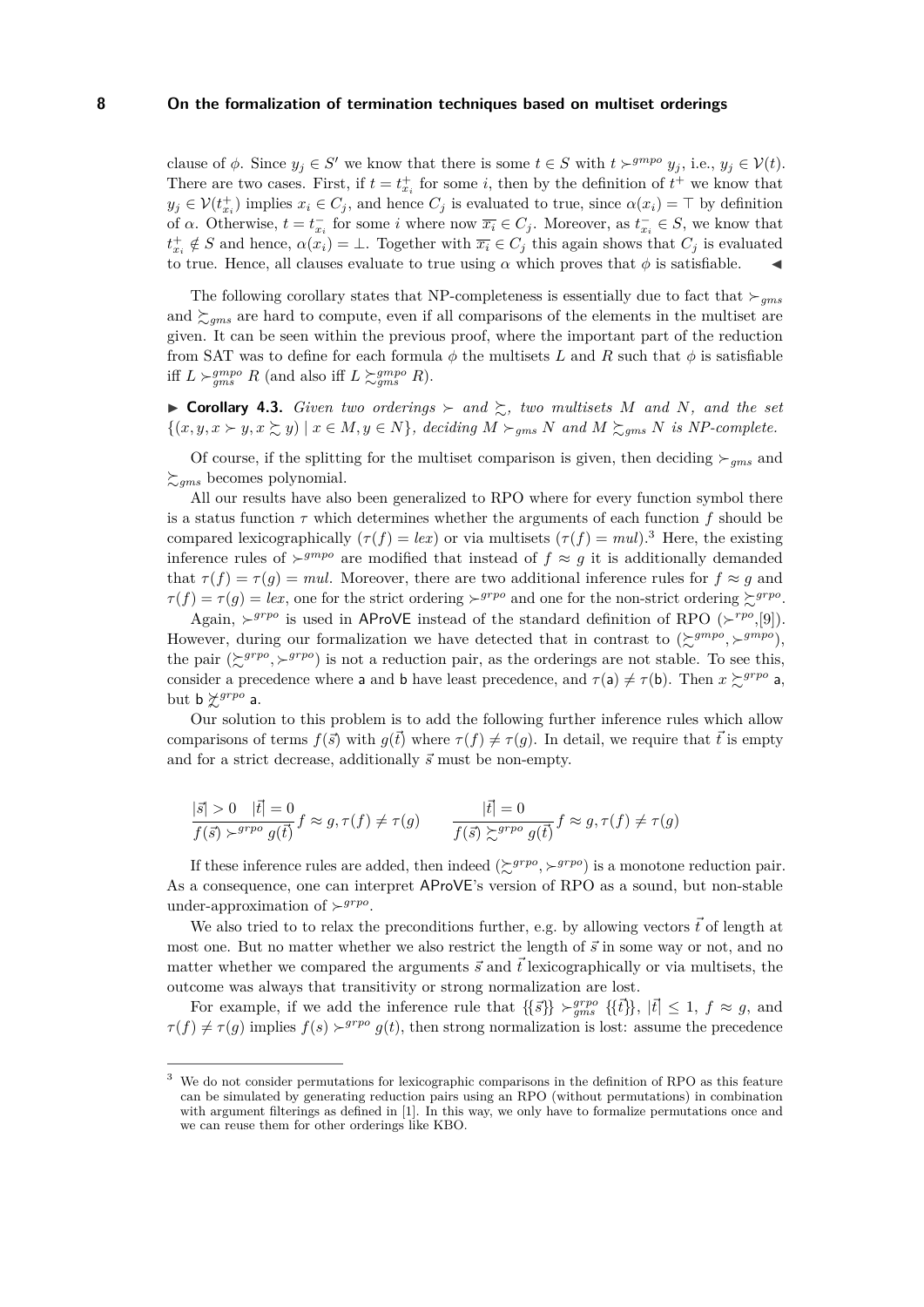is defined by  $f \approx g \approx h$  and  $3 > 2 > 1 > 0$ , and the status is defined by  $\tau(f) = \tau(h) = lex$  and  $\tau(\mathbf{g}) = mul$ . Then  $f(0, 3) \succ^{grpo} g(2) \succ^{grpo} h(1) \succ^{grpo} f(0, 3)$  clearly shows that the resulting ordering is not strongly normalizing anymore.

To summarize,  $\succ^{gmpo}$  and  $\succ^{grpo}$  are strictly more powerful reduction orderings than the standard definitions of MPO and RPO ( $\succ^{mpo}$  and  $\succ^{rpo}$ ). The price for the increased power is that checking constraints for  $\succ^{gmpo}$  and  $\succ^{grpo}$  becomes NP-complete whereas it is in P for  $\succ^{mpo}$  and  $\succ^{rpo}$ .

Note that if one would provide all required splittings for the multiset comparisons in  $\rightarrow^{grpo}$  and  $\rightarrow^{grpo}$ , then constraint checking again becomes polynomial. However, this would make certificates more bulky, and since in practice the arities of function symbols are rather small, certification can efficiently be done even without additional splitting information.

# <span id="page-8-0"></span>**5 SCNP Reduction Pairs**

The size-change criterion of [\[19\]](#page-15-4) to prove termination of programs can be seen as a graphtheoretical problem: given a set of graphs—encoding for each recursive call the decrease in size of each argument—one tries to decide the *size-change termination condition* (SCT condition) on the graphs, namely that in every infinite sequence of graphs one can find an argument whose size is strictly decreased infinitely often. If the condition is satisfied, then termination is proved.

Concerning automation of the size-change principle, there are two problems: first, the base ordering (or size-measure or ranking function) must be provided to construct the graphs, and second, even for a given base ordering, deciding the SCT condition is PSPACE-complete.

To overcome these problems, in [\[3\]](#page-14-0) and [\[6\]](#page-15-3) sufficient criteria have been developed. They approximate the SCT condition in a way that can be encoded into SAT.

Another benefit of [\[6\]](#page-15-3) is an integration of the approximated SCT condition as a reduction pair in the dependency pair framework (DP framework) [\[12\]](#page-15-16), called *SCNP reduction pair*.

Although IsaFoR contains already a full formalization of size-change termination as it is used in [\[23\]](#page-15-17), an integration of SCNP reduction pairs in the certification process might be beneficial for two reasons:

- since deciding the SCT condition is PSPACE hard, whereas the approximated condition  $\blacksquare$ can be encoded into SAT, the certificates might be easier to check
- the approximated SCT condition is not fully subsumed by the SCT condition as only the m. former allows incremental termination proofs in the DP framework

Before we describe our formalization of SCNP reduction pairs, we shortly recall some notions of the DP framework, a popular framework to perform modular termination proofs for TRSs. The main data structure are  $DP$  problems  $(\mathcal{P}, \mathcal{R})$  consisting of two TRSs where all rules in P are of the form  $F(\ldots) \to G(\ldots)$  where F, G are symbols that do not occur in R. The main task is to prove finiteness of the a given DP problem  $(\mathcal{P}, \mathcal{R})$ , i.e., absence of *infinite minimal chains*  $s_1\sigma \to t_1\sigma \to^*_{\mathcal{R}} s_2\sigma \to t_2\sigma \dots$  where all  $s_i \to t_i \in \mathcal{P}$  and all  $t_i\sigma$ are terminating w.r.t. R. To this end, one uses various *processors* to simplify the initial DP problem for a TRS until the P-component is empty.

One of the most important processors is the reduction pair processor [\[12,](#page-15-16) [14\]](#page-15-18)—where here we only present its basic version without other refinements like usable rules w.r.t. an argument filtering [\[12\]](#page-15-16). It can remove strictly decreasing rules from  $P$ , provided that both  $P$ and  $R$  are at least weakly decreasing.

<span id="page-8-1"></span>**► Theorem 5.1** (Reduction pair processor). Let  $(\succsim, \succ)$  be a reduction pair. If  $\mathcal{P} \subseteq \succ \cup \succsim$  and  $\mathcal{R} \subseteq \Sigma$  *then*  $(\mathcal{P}, \mathcal{R})$  *is finite if*  $(\mathcal{P} \setminus \Sigma, \mathcal{R})$  *is finite.*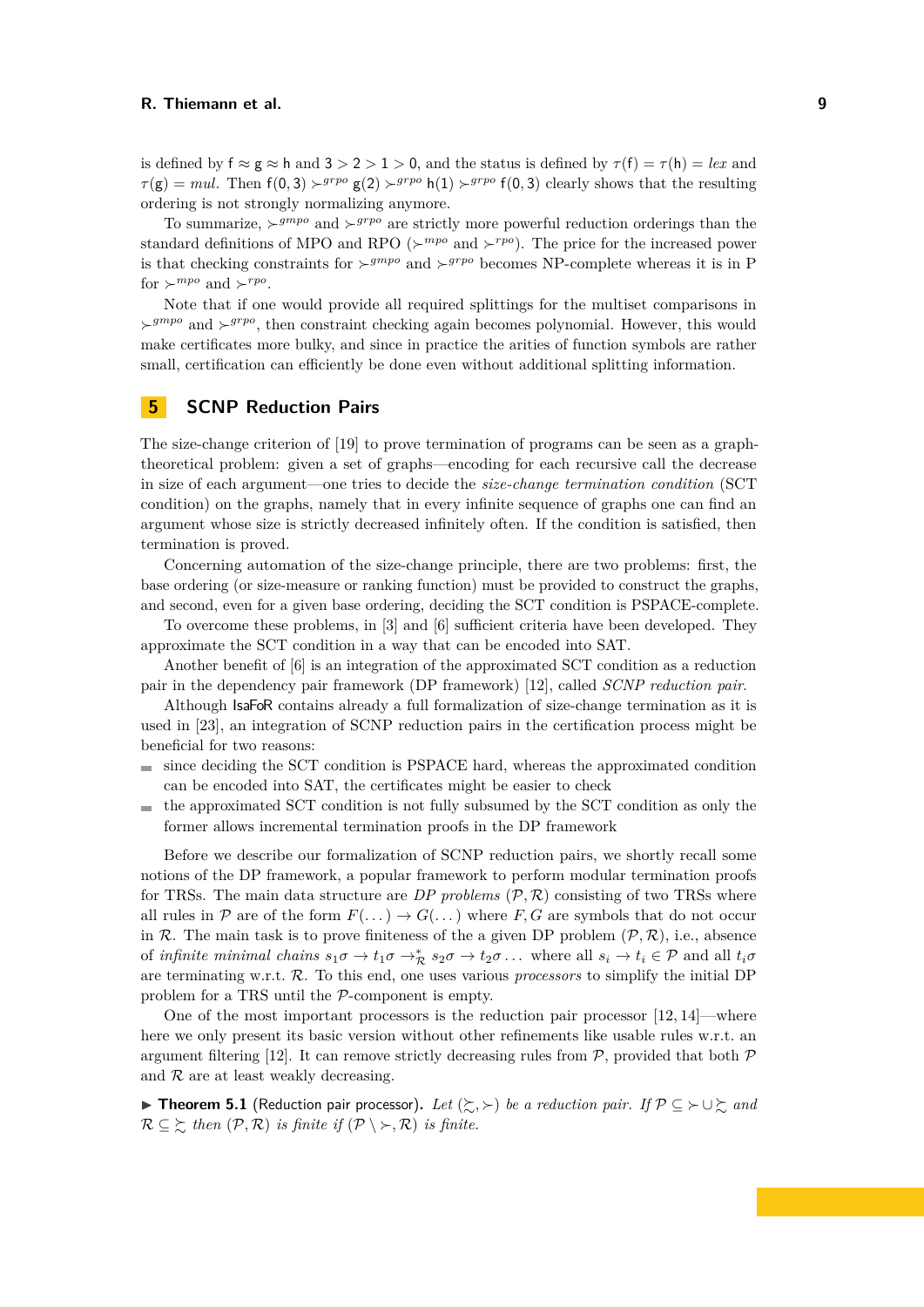Hence, to prove termination it suffices to find different reduction pairs to iteratively remove rules from  $\mathcal P$  until all rules of  $\mathcal P$  have been removed. Thus, with SCNP reduction pairs it is possible to choose different base orderings to remove different rules of P.

In the following we report on details of SCNP reduction pairs as defined in [\[6\]](#page-15-3) and on their formalization. Essentially, SCNP reduction pairs are generated from reduction pairs  $(\succsim, \succ)$ via a multiset extension of a lexicographic combination of  $\succ$  with the standard ordering on the naturals.

 $\triangleright$  **Definition 5.2** (Multiset extension). We define that  $\mu$  is a *multiset extension* iff for each ordering pair  $(\succsim, \succ)$  over A, the pair  $(\succsim,\succ_\mu)$  is an ordering pair over  $\mathfrak{P}(A)$ . Moreover, whenever  $\succ$  and  $\succsim$  are closed under an operator op  $(x \succcurlyeq_{\infty} y$  implies  $op(x) \succcurlyeq_{\infty} op(y)$  for all x, y), then  $\succ_\mu$  and  $\succsim_\mu$  must also be closed under the image of *op* on multisets  $(M \gtrsim_\mu N)$ implies  $op[M] \sum_{(\sim)\mu} op[N]$ .

We also call  $(\succcurlyeq_{\mu}, \succ_{\mu})$  the *multiset extension* of  $(\succcurlyeq, \succ)$  w.r.t.  $\mu$ .

For example, *gms* is a multiset extension and in [\[3\]](#page-14-0) and [\[6\]](#page-15-3) in total four extensions are listed to compare multisets (*gms*, *min*, *max*, and *dms*). The extension *dms* is the dual multiset extension [\[4\]](#page-14-4) where our formulation is equivalent to the definition in  $[6]$ .<sup>4</sup> The strict relation is defined as  $M \succ_{dms} N$  iff  $M = \{\{x_1, \ldots, x_m\}\}\cup \{\{z_1, \ldots, z_k\}\}\,$ ,  $N =$  $\{\{y_1,\ldots,y_n\}\}\cup\{\{z'_1,\ldots,z'_k\}\}\,$ ,  $n>0$ ,  $\forall i.z_i\succsim z'_i$ , and  $\forall x_i.\exists y_j.x_i\succ y_j$ ; the non-strict relation  $\sum_{dms}$  is defined like  $\succ_{dms}$  except that the condition  $n > 0$  is omitted.

For SCNP reduction pairs, multisets are compared via one of the four multiset extensions. And to generate multisets from terms, the notion of a level mapping is used.

**► Definition 5.3** (Level mapping [\[6\]](#page-15-3)). For each  $f \in \mathcal{F}$  with arity n, let  $\pi(f) \in \mathfrak{P}(\{1,\ldots,n\} \times$ N).<sup>5</sup> We define the *level-mapping*  $\mathcal{L} : \mathcal{T}(\mathcal{F}, \mathcal{V}) \to \mathfrak{P}(\mathcal{T}(\mathcal{F}, \mathcal{V}) \times \mathbb{N})$  where  $\mathcal{L}(f(s_1, \ldots, s_n)) =$  $\{ {\langle s_i, k \rangle \mid (i, k) \in \pi(f) \} \}$ .<sup>6</sup>

**Definition 5.4.** Let  $(\succsim, \succ)$  be a reduction pair for terms in  $\mathcal{T}(\mathcal{F}, \mathcal{V})$ . Let  $\mu$  be a multiset extension. The ordering pair  $(\succcurlyeq^{\mathbb{N}}, \succ^{\mathbb{N}})$  over  $\mathcal{T}(\mathcal{F}, \mathcal{V}) \times \mathbb{N}$  is defined as the lexicographic combination of  $(\succsim, \succ)$  with the >-ordering on the naturals:  $\langle s, n \rangle \succsim^{\mathbb{N}} \langle t, m \rangle$  iff  $s \succ t \vee (s \succsim$  $t \wedge n \geq m$ , and  $\langle s, n \rangle \succ^{\mathbb{N}} \langle t, m \rangle$  iff  $s \succ t \vee (s \succsim t \wedge n > m)$ . The ordering pair  $(\succsim^{\mathbb{N}}_{\mu}, \succ^{\mathbb{N}}_{\mu})$  is defined as the multiset extension of  $(\succcurlyeq^{\mathbb{N}}, \succ^{\mathbb{N}})$  w.r.t.  $\mu$ .

In principle,  $\succ^{\mathbb{N}}_{\mu}\cup \succsim^{\mathbb{N}}_{\mu}$  is the part of a SCNP reduction pair that should be used to compare left- and right-hand sides of  $P$  within the reduction pair processor. However, one also needs to orient the rules in  $\mathcal R$  via  $\succsim$ . To this end, two types are introduced in [\[6\]](#page-15-3) so that the final ordering incorporates both  $\succ^{\mathbb{N}}_{\mu} \cup \succ^{\mathbb{N}}_{\mu}$  for  $\mathcal{P}$  and  $\succsim$  for  $\mathcal{R}$ . In detail, the signature  $\mathcal{F}$  is partitioned into  $\mathcal{F}^b \cup \mathcal{F}^{\sharp}$  consisting of base symbols  $\mathcal{F}^b$  and tuple-symbols  $\mathcal{F}^{\sharp}$ . The set of *base terms* is  $\mathcal{T}(\mathcal{F}^b, \mathcal{V})$ , and a *tuple term* is a term of the form  $F(t_1, \ldots, t_n)$  where  $F \in \mathcal{F}^{\sharp}$ and each  $t_i$  is a base term.

Notice that for a DP problem  $(\mathcal{P}, \mathcal{R})$  all terms in  $\mathcal{P}$  are tuple terms and all terms in  $\mathcal{R}$ are base terms if one chooses  $\mathcal{F}^{\sharp}$  to be the set of root symbols of terms in  $\mathcal{P}$ . Therefore, SCNP reduction pairs are defined in a way that the ordering depends on whether tuple terms or base terms are compared.

There is a difference in the definition of the dual multiset extension in  $[3,4]$  $[3,4]$  to the definition in  $[6]$  which is similar to the difference between  $\succ_{ms}$  and  $\succ_{qms}$ .

<sup>5</sup> In [\[6\]](#page-15-3) there was an additional condition that  $\pi(f)$  may not contain two entries  $\langle j, k_1 \rangle$  and  $\langle j, k_2 \rangle$ . It turned out that this condition is not required for soundness.

We use the notation  $\mathcal L$  instead of  $\ell$  for level mappings as in this paper,  $\ell$  are left-hand sides of rules.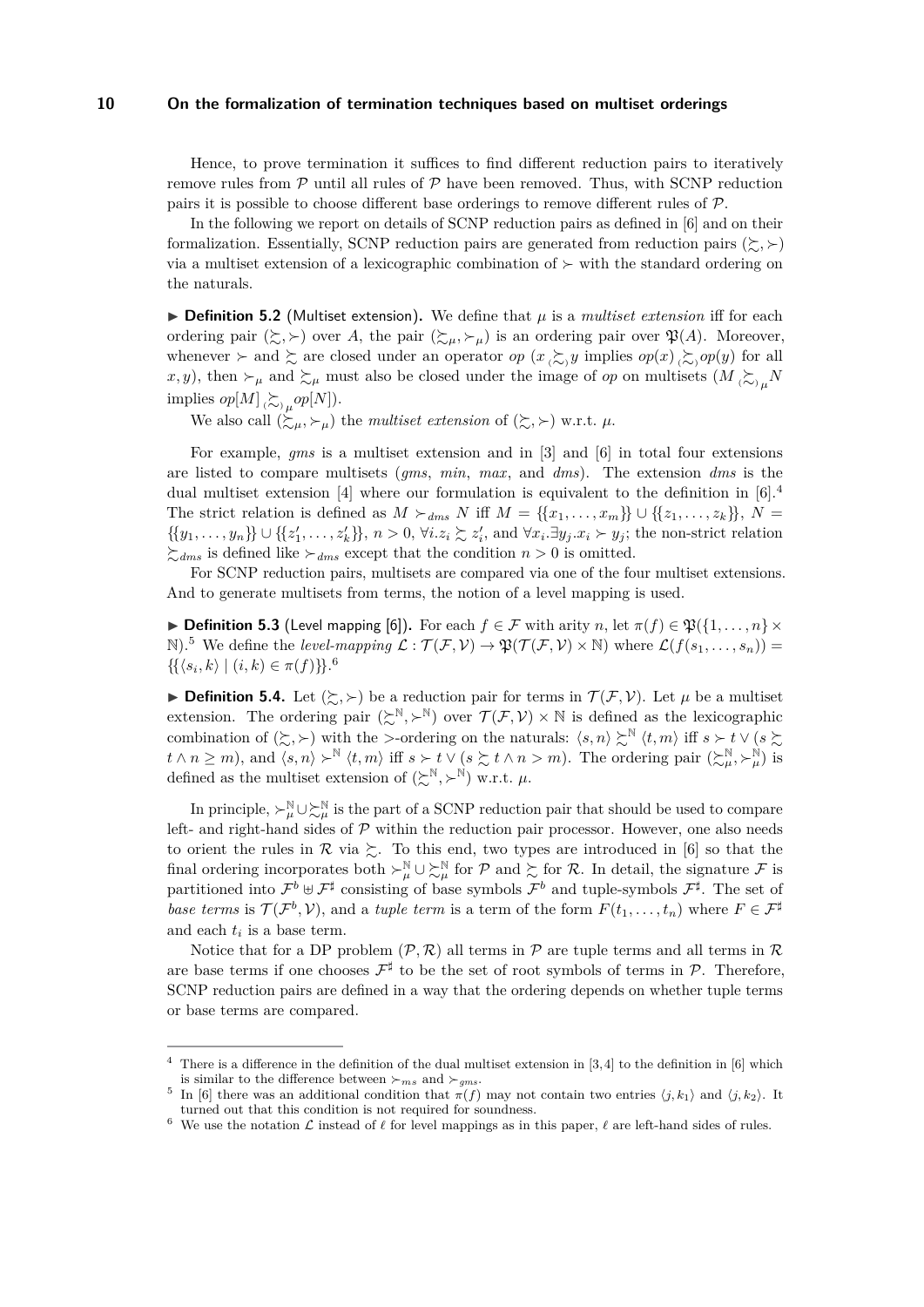**Definition 5.5** (SCNP reduction pair [\[6\]](#page-15-3)). Let  $\mu$  be a multiset extension and  $\mathcal{L}$  be a level mapping. Let  $(\succsim, \succ)$  be a reduction pair over  $\mathcal{T}(\mathcal{F}, \mathcal{V})$ . The *SCNP reduction pair* is the pair  $(\succsim^{L,\mu}, \succ^{L,\mu})$  where the relations  $\succsim^{L,\mu}$  and  $\succ^{L,\mu}$  over  $\mathcal{T}(\mathcal{F}, \mathcal{V})$  are defined as follows. If t and s are tuple terms, then  $t \succ^{\mathcal{L},\mu} s$  iff  $\mathcal{L}(t) \succ^{\mathbb{N}}_{\mu} \mathcal{L}(s)$ , and  $t \succsim^{\mathcal{L},\mu} s$  iff  $\mathcal{L}(t) \succsim^{\mathbb{N}}_{\mu} \mathcal{L}(s)$ . Otherwise, if t and s are base terms, then  $t \succsim^{\mathcal{L}, \mu} s$  iff  $t \succsim s$ , and  $t \succ^{\mathcal{L}, \mu} s$  iff  $t \succ s$ .

Before stating the major theorem of [\[6\]](#page-15-3) that SCNP reduction pairs are reduction pairs, we first have to clarify the notion of reduction pair: In  $[6, \text{Sec. 2}]$  $[6, \text{Sec. 2}]$  a non standard definition of a reduction pair is used which differs from Def. [2.1.](#page-2-6) To distinguish between both kinds of reduction pairs we call the ones of [\[6\]](#page-15-3) *typed reduction pairs*.

<span id="page-10-0"></span>**Definition 5.6** (Typed reduction pair [\[6\]](#page-15-3)). A *typed reduction pair* is a reduction pair  $(\succsim, \succ)$ over  $\mathcal{T}(\mathcal{F}, \mathcal{V})$  with the additional condition that  $\succsim$  compares either two tuple terms or two base terms.

So, the major theorem of [\[6\]](#page-15-3) states that whenever  $(\succsim, \succ)$  is a typed reduction pair, then so is  $(\succcurlyeq^{\mathcal{L},\mu},\succ^{\mathcal{L},\mu})$  where  $\mu$  is one of the four mentioned multiset extensions.

The major problem in the formalization of exactly this theorem required a link between the two notions of reduction pairs since all other theorems working with reduction pairs in IsaFoR are using Def. [2.1.](#page-2-6)

At this point, it turned out that there are problems with Def. [5.6.](#page-10-0) Of course, to use the major theorem of [\[6\]](#page-15-3) one needs a typed reduction pair to start from. Unfortunately, common reduction pairs like RPO are not typed reduction pairs w.r.t. Def. [5.6.](#page-10-0) For example, if  $F \in \mathcal{F}^{\sharp}$  then  $F(F(x)) \succeq^{grpo} F(F(x))$ , but then  $\succeq$  does not satisfy the additional condition of Def. [5.6,](#page-10-0) since here two terms are in relation which are neither base terms nor tuple terms.

A possible solution might be to require that  $(\succsim, \succ)$  is just a reduction pair and then show that  $(\Sigma^{\mathcal{L},\mu}, \Sigma^{\mathcal{L},\mu})$  is a typed reduction pair. However, even with this adaptation the problems remain, since Def. [5.6](#page-10-0) itself is flawed: assume  $(\succsim, \succ)$  is a typed reduction pair and F is a non-constant tuple symbol. Since  $\gtrsim$  is a quasi-ordering (on tuple-terms) it is reflexive, and thus  $F(\vec{t}) \succeq F(\vec{t})$  for every list  $\vec{t}$  of base terms. By monotonicity of  $\succeq$  also  $F(\ldots, F(\vec{t}), \ldots) \succeq F(\ldots, F(\vec{t}), \ldots)$  must hold, in contradiction to the condition that  $\succeq$ only compares base terms or tuple terms. So, there is a severe problem in demanding both monotonicity of  $\succsim$  and the additional condition of Def. [5.6.](#page-10-0)

Repairing Def. [5.6](#page-10-0) by only requiring monotonicity w.r.t.  $\mathcal{F}^b$  is also no solution, since for using reduction pairs in the reduction pair processor, it is essential that  $\succeq$  is also closed under  $\mathcal{F}^{\sharp}$ -contexts.

For a proper fix of SCNP reduction pairs, note that the distinction between tuple terms and base terms in [\[6\]](#page-15-3) is solely performed, to have two kinds of orderings:  $\gtrsim$  for orienting rules in R, and  $\succ^{\mathbb{N}}_{\mu}$  and  $\succ^{\mathbb{N}}_{\mu}$  for orienting rules of P.

However, there is already a notion which allows the usage of different orderings for orientation of P and R, namely *reduction triples*. The advantage of this notion is the fact that it does not require any distinction between base and tuple terms.

**Definition 5.7** (Reduction triple, [\[14\]](#page-15-18)). A *reduction triple* is a triple  $(\succsim, \succsim_T, \succ_T)$  such that  $(\succsim, \succ$ <sub>T</sub>) is a reduction pair and  $(\succsim, \succ$ <sub>T</sub>) is a non-monotone reduction pair.

Reduction triples can be used instead of reduction pairs in Thm. [5.1:](#page-8-1) in [\[14\]](#page-15-18) it is shown that whenever  $\mathcal{P} \subseteq \rightarrow_{\top} \cup \succsim_{\top}$  and  $\mathcal{R} \subseteq \succsim$  then  $\mathcal{P}$  can be replaced by  $\mathcal{P} \setminus \rightarrow_{\top}$  in the DP problem  $(\mathcal{P}, \mathcal{R})$ . The proof is similar to the one of Thm. [5.1](#page-8-1) and also in **IsaFoR** it was easy to switch from reduction pairs to reduction triples. Hence, the obvious attempt is to define SCNP reduction pairs as reduction triples. As there is no distinction of base terms and tuple terms, we will not run into problems that are caused by the required monotonicity of  $\succsim$ .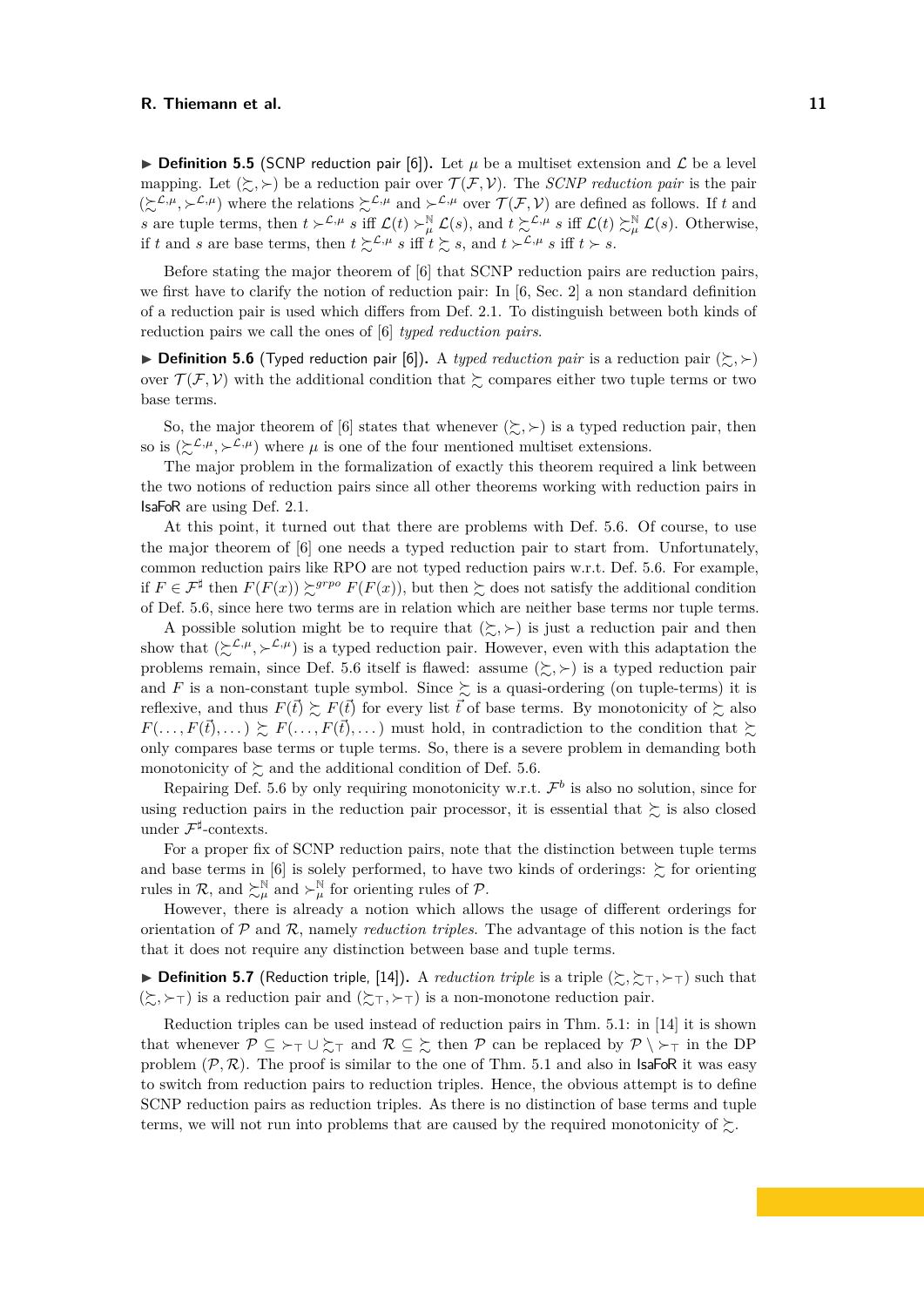**Definition 5.8** (SCNP reduction triple). Let  $\mu$  be a multiset extension and  $\mathcal{L}$  be a level mapping. Let  $(\succsim, \succ)$  be a reduction pair.

We define  $\Sigma_{\top}$  and  $\succ_{\top}$  as  $t \succ_{\top} s$  iff  $\mathcal{L}(t) \succ_{\mu}^{\mathbb{N}} \mathcal{L}(s)$ , and  $t \succ_{\top} s$  iff  $\mathcal{L}(t) \succ_{\mu}^{\mathbb{N}} \mathcal{L}(s)$ . Then the *SCNP reduction triple* is defined as  $(\succsim, \succsim_{\top}, \succ_{\top})$ .

If we are able to prove that every SCNP reduction triple is indeed a reduction triple, then we are done. Unfortunately, it turns out that an SCNP reduction triple is not a reduction triple, where the new problem is that compatibility between  $\succ_\top$  and  $\succsim$  cannot be ensured. As an example, consider a reduction pair  $(\succ, \succ)$  which is defined via an RPO with precedence  $b > a$  and status  $\tau(F) = lex$ . Moreover, let the level-mapping be defined via  $\pi(F) = \{\{\langle 2, 0 \rangle\}\}\$ and take  $\mu = gms$ . Then  $F(a, b) \succ_T F(b, a)$  since  $\mathcal{L}(F(a, b)) = \{ \{ \langle b, 0 \rangle \} \} \succ_{gms}^{\mathbb{N}} \{ \{ \langle a, 0 \rangle \} \} =$  $\mathcal{L}(F(b,a))$ . Furthermore,  $F(b,a) \succsim F(a,b)$ . However, if  $\succ_\top$  and  $\succsim$  were compatible, then we would be able to conclude  $F(a, b) \succ_T F(a, b)$ , a contradiction.

To this end, we finally have defined a weaker notion than reduction triples which can still be used like reduction triples.

**Definition 5.9** (Root reduction triple). A *root reduction triple* is a triple  $(\succsim, \succsim_{\top}, \succsim_{\top})$  such that  $(\succsim_{\top}, \succ_{\top})$  is a non-monotone reduction pair,  $\succsim$  is a stable and monotone quasi-ordering, and whenever  $s \succsim t$  then  $f(v_1, \ldots, v_{i-1}, s, v_{i+1}, \ldots, v_n) \succsim_{\tau} f(v_1, \ldots, v_{i-1}, t, v_{i+1}, \ldots, v_n)$ .

Note that every reduction triple  $(\succsim, \succsim, \succ$ ) is also a root reduction triple provided that  $\zeta$  ⊆  $\zeta$ <sub>T</sub>—and as far as we know this condition is satisfied for all reduction triples that are currently used in termination tools. Moreover, root reduction triples can be used in the same way as reduction triples to remove pairs which has been proved in IsaFoR.

**Fineorem 5.10** (Root reduction triple processor). Let  $(\succsim, \succsim_{\top}, \succq_{\top})$  be a root reduction triple. *Whenever*  $P \subseteq \rightarrow_{\top} \cup \succsim_{\top}$ ,  $R \subseteq \succsim$ , and  $(P \setminus \rightarrow_{\top} R)$  *is finite, then*  $(P, R)$  *is finite.* 

Hence, the notion of root reduction triple seems useful for termination proving. And indeed, it turns out that each SCNP reduction triple is a root reduction triple which finally shows that SCNP reduction triples can be used to remove pairs from DP problems.<sup>7</sup>

<span id="page-11-0"></span> $\blacktriangleright$  **Theorem 5.11.** *Every SCNP reduction triple is a root reduction triple.* 

Thm. [5.11](#page-11-0) is formally proved within IsaFoR, theory *SCNP*. Note that this formalization was straightforward, once the notion of root reduction triple was available: the whole formalization takes only 310 lines. It also includes the feature of  $\epsilon$ -arguments—an extension of size-change graphs which is mentioned in both [\[23\]](#page-15-17) and [\[6\]](#page-15-3)—and it contains results on  $C_e$ -compatibility and compatibility w.r.t. to argument filterings. The latter results are important when dealing with usable rules, cf. [\[12\]](#page-15-16) for further details.

Regarding the formalization of multiset extensions—which is orthogonal to the formalization of SCNP reduction triple—we were able to integrate three of the four mentioned multiset extensions. However, for the multiset extension *dms* it is essential that the signature  $\mathcal F$  is finite as otherwise strong normalization is not necessarily preserved, cf. Ex. [5.12.](#page-11-1) Here, the essential issue is that without an explicit bound on the sizes of the multiset, strong normalization is lost (such a bound is explicitly demanded in [\[3\]](#page-14-0), but not in [\[6\]](#page-15-3)).

<span id="page-11-1"></span>► **Example 5.12.** In [\[6\]](#page-15-3) it is assumed that the *initial* TRS is finite. Hence, also the initial signature is finite which in turn gives a bound on the sizes of the constructed multisets.

<sup>7</sup> An alternative—but unpublished—fix to properly define SCNP reduction pairs has been developed by Carsten Fuhs. It is based on typed term rewriting. (private communication)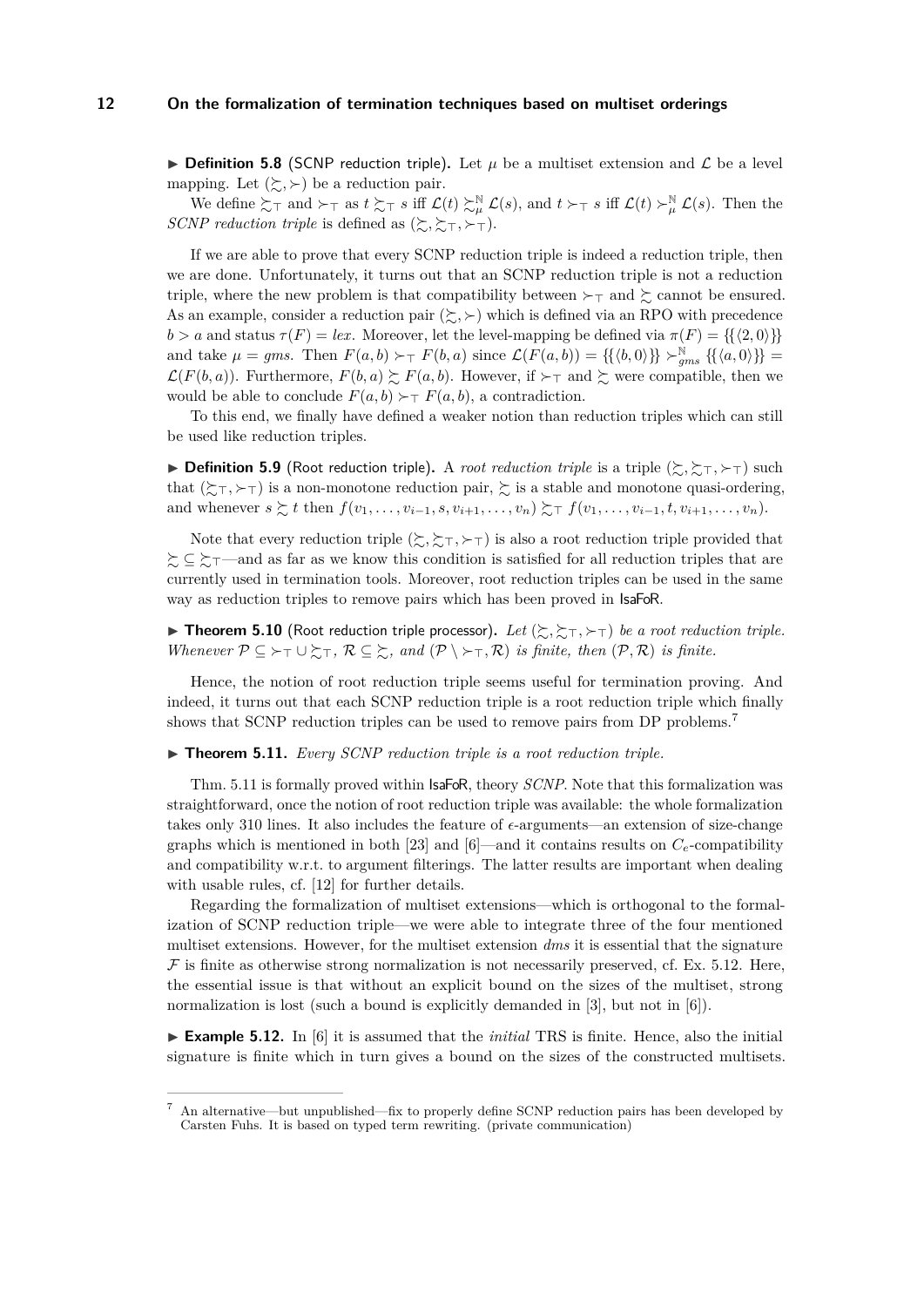However, for the soundness of SCNP reduction pairs it is essential that the signature of the *current* system is finite, since otherwise the following steps would be a valid termination proof for the TRS  $\mathcal{R} = {\mathsf{a} \to \mathsf{a}}$  as there is no bound on the sizes of multisets.

- Build the initial DP problem  $({A \rightarrow A}, R)$ .
- Replace this DP problem by the DP problem  $\mathcal{D} = (\{A_i(x, \ldots, x) \rightarrow A_{i+1}(x, \ldots, x) \mid i \in$  $\mathbb{N}$ ,  $\emptyset$ ) where the arity of each  $A_i$  is *i*. This step is sound, as  $\mathcal D$  is not finite.
- Replace D by  $(\emptyset, \emptyset)$ . This can be done using the SCNP reduction pair where  $\mu = dms$ ,  $\pi(A_i) = \{ \langle j, 0 \rangle | 1 \leq j \leq i \},\$ and  $(\succsim, \succ)$  is any reduction pair. The reason is that

$$
\{\{\underbrace{\langle x,0\rangle,\ldots,\langle x,0\rangle}_{i \text{ times}}\}\}^{\text{dms}}\} \left\{\{\underbrace{\langle x,0\rangle,\ldots,\langle x,0\rangle}_{i+1 \text{ times}}\}\right\}.
$$

The demand for a bound on the signature for *dms* resulted in a small problem in our formalization, since in  $IsaF\circ R$  we never have finite signatures: for each symbol f we directly include infinitely many  $f$ 's, one for each possible arity in N. So, in principle there might not be any bound on the size of the multisets that are constructed by the level mapping. Hence, we use a slightly different version of *dms* which includes some fixed bound n on the size of the multisets: we define  $M \gtrsim_{j,dms-n} N$  iff  $M \gtrsim_{j,dms} N$  and  $|N| \leq n \vee |N| = |M|$ . Hence, *dms*-*n* is a restriction of *dms* where either the sizes of the multisets are bounded by n or where multisets of the same sizes are compared.

Note that the additional explicit restriction of  $|N| \leq n$  ensures strong normalization even for infinite F or unbounded multisets. The other alternative  $|N| = |M|$  is added, as otherwise reflexivity of  $\succsim d_{ms-n}$  is lost, for example  $\{\{x, \ldots, x\}$  $\overline{n+1}$  $\{\}\succcurlyeq_{dms-n}\{\{x,\ldots,x\}$  $\overline{n+1}$ }} would no longer hold.

In practice, the difference between *dms* and *dms*-*n* can be neglected. As for the certification we only consider finite TRSs, we just precompute a suitable large enough number  $n$  such that for the resulting constraints *dms* and *dms*-*n* coincide.

We conclude this section by showing that certification of SCNP reduction triples is NP-hard in the case of  $\mu \in \{gms, dms\}$  which also implies that deciding  $\succ_{dms}$  is NP-hard.

**► Theorem 5.13.** *Given a SCNP reduction triple*  $(\succsim, \succsim_{\top}, \succq_{\top})$  *and*  $\mu \in \{gms, dms\}$ *, the* problem of deciding  $\ell \succ_\top r$  for two terms  $\ell$  and  $r$  *is NP-hard.* 

**Proof.** For  $\mu = gms$  we use nearly the identical reduction from SAT as we used in the proof of Thm. [4.2.](#page-6-0) To be more precise, for each formula  $\phi$  we use the exactly the same terms  $\ell$ and  $r$  and the same multisets  $L$  and  $R$  as before. Moreover, we define the level-mapping by choosing  $\pi(g) = \{ \langle i, 0 \rangle \mid 1 \leq i \leq 2n \}$  and  $\pi(h) = \{ \langle i, 0 \rangle \mid 1 \leq i \leq n + m \}$ . Then for  $L' = \{\{\langle s, 0 \rangle | s \in L\}\}\$ and  $R' = \{\{\langle s, 0 \rangle | s \in R\}\}\$ we obtain  $\ell \succ_\top r$  iff  $L' \succ_{gms}^\mathbb{N} R'$  iff  $L \succ_{gms} R$ . It remains to choose  $\succ$  as the MPO within the proof of Thm. [4.2.](#page-6-0) Then  $L \succ_{gms} R$ iff  $\phi$  is satisfiable, so in total,  $\ell \succ_\top r$  iff  $\phi$  is satisfiable.

Furthermore, it can easily be argued that NP-hardness is not a result of our extended definition of MPO: we also achieve  $L \succ_{qms} R$  iff  $\phi$  is satisfiable if we define  $\succ$  by a polynomial interpretation Pol with  $Pol(f(x_0, \ldots, x_m)) = 1 + x_0 + \cdots + x_m$  and  $Pol(a) = 0$ .

For  $\mu = dms$  one can use a similar reduction from SAT: satisfiability of  $\phi$  is equivalent to  $\ell > \tau$  r using the same level-mapping as before, but where now  $\ell = h(x_1 \vee \overline{x_1}, \ldots, x_n \vee \overline{x_n})$  $\overline{x_n}$ ,  $\mathsf{s}(C'_1), \ldots, \mathsf{s}(C'_m)$ ,  $r = \mathsf{g}(x_1, \overline{x_1}, \ldots, x_n, \overline{x_n})$ , and  $\succ$  is defined as the polynomial interpretation Pol where  $Pol(s(x)) = 1 + x$  and  $Pol(x \vee y) = x + y$ . Here, each  $C'_i$  is a representation of clause  $C_i$  as disjunction.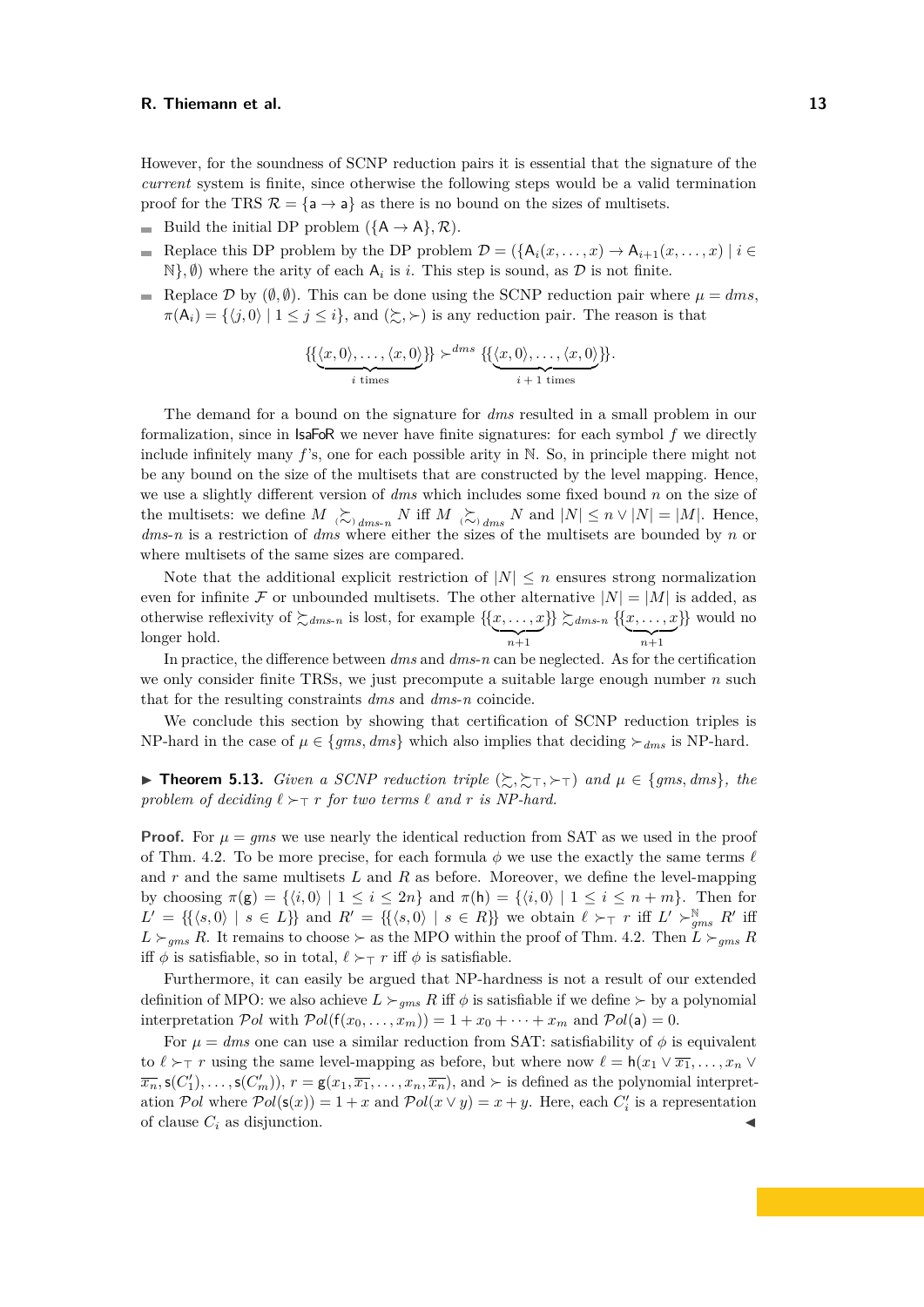# <span id="page-13-0"></span>**6 Certification Algorithms**

For the certification of existing proofs using RPO and SCNP reduction pairs there are in principle two possibilities, which we will explain using RPO.

The first solution for certifying  $s \succ^{grpo} t$  is to use a shallow embedding. In this approach, some untrusted tool figures out how the inference rules of RPO have to be applied and generates a proof script that can then be checked by the proof assistant. This solution cannot be used in our case, since CeTA is obtained from IsaFoR via code generation.

The second solution is to use a deep embedding where an algorithm for deciding RPO is developed within the proof assistant in combination with a soundness proof. Then this algorithm is amenable for code generation, and such an algorithm is also used in related certifiers [\[5,](#page-14-2) [7\]](#page-15-14) where it is accessible via reflection. Hence, we had to develop a function for deciding RPO constraints within Isabelle. In our case, we have written a function  $\text{gro}_{> 0}^{\tau}$  for RPO, which is parametrized by a precedence  $>$  and a status  $\tau$ . It takes two terms s and t as input and returns the pair  $(s \succ^{grpo} t, s \succsim^{grpo} t)$ . In fact, we even defined RPO via  $grpo^{\tau}_{\geq}$ and only later on derived the inference rules that have been presented in Sec. [4.](#page-4-0)

Since we proved several properties of RPO directly via  $\text{grpo}^{\tau}_{\geq}$  (theory *RPO*), we implemented  $g r p o^{\tau}$  in a straightforward way as recursive function. As a result,  $g r p o^{\tau}$  has exponential runtime, since no sharing of identical subcalls is performed. To this end, we developed a second function for RPO, that has been proved to be equivalent to  $\text{grp } \sigma^{\tau}_{\geq}$ , but where memoization is integrated—a well known technique where intermediate results are stored to avoid duplicate computations. In principle, this is an easy programming task, but since we use a deep embedding, we had to formally prove correctness of this optimization.

To stay as general as possible, the memoized function was implemented independent of the actual data structure used as memory. The interface we use for a memory is as follows. We call a memory valid w.r.t. to a function f if all entries in the memory are results of f. Moreover we require functionality for looking up a result in the memory and for storing a new result with the obvious soundness properties: storing a correct entry in a valid memory yields a valid memory and looking up an entry in a valid memory returns a correct result, i.e., the same result that would have been computed by  $f$ .

Assuming we have such a memory at our disposal the idea of memoizing is straightforward: before computing a result we do a lookup in the memory and if an entry is found we return it and leave the memory unchanged. Otherwise we compute as usual, store the result in the memory and return both.

The main difficulty was that all recursive calls of  $grpo^{\pi}_{\geq}$  are indirect via higher-order functions like the computation of the multiset- and lexicographic extension of a relation. Consequently results of recursive calls to RPO are not available directly, but only in these higher-order functions. Thus, they have to take care of storing results in the memory and of passing it on to the next RPO call. Hence, new memoizing versions of all these higher-order functions had to be implemented and their soundness had to be proved. Soundness meaning that, when given equivalent functions as arguments, they compute the same results as their counterparts without memory handling, and that given a valid memory as input they return a valid memory in addition to their result. For further details we refer to theory *Efficient-RPO*.

Concerning the required decision procedures for *gms* and *dms* which have to find suitable splittings, we used a branch-and-bound approach.

We tested our certification algorithms by rerunning all experiments that have been performed in [\[6\]](#page-15-3). Here, AProVE tries to prove termination of 1,381 TRSs from the termination problem database (TPDB version 7.0) using 20 different strategies where in 12 cases SCNP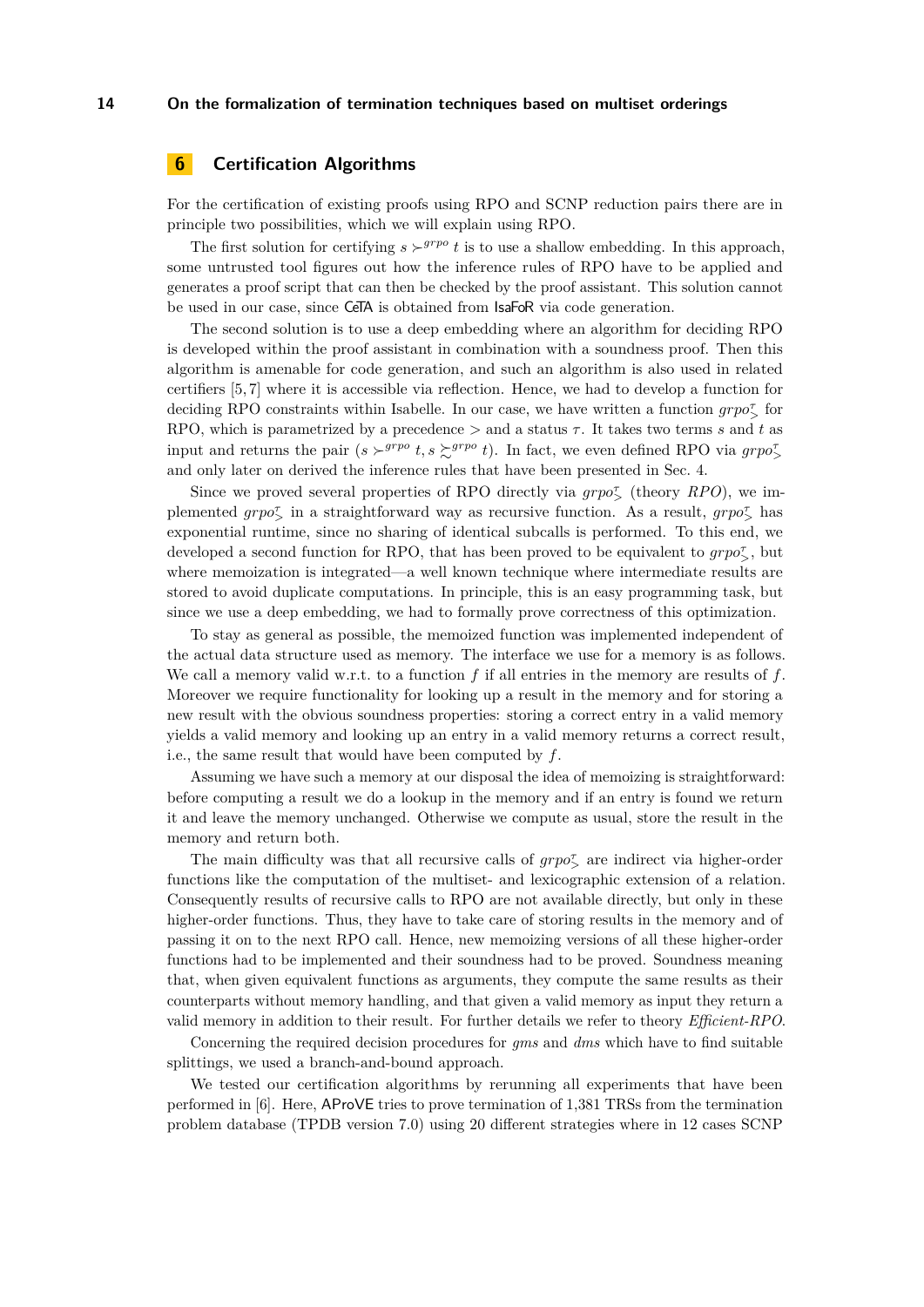reduction pairs are used and full size-change termination is tried 4 times. Here, in 16 strategies RPO or weaker orderings have been tried. As in [\[6\]](#page-15-3) we used a timeout of 60 seconds and although we used a different computer than in [\[6\]](#page-15-3), on the  $20 \times 1,381$  termination problems, there are only 8 differences in both experiments—all due to a timeout.

By performing the experiments we were able to detect a bug in the proof output of AProVE—the usable rules have not been computed correctly. After a corresponding fix indeed all 9,025 generated proofs could be certified by CeTA (version 2.2).

The experiments contain 432 proofs where the usage of  $\succ_{gms}$  and  $\succsim_{gms}$  was essential, i.e., where the constraints could not be oriented by  $\succ_{ms}$  and  $\succeq_{ms}$ . If one allows equality modulo the equivalence relation induced by the ordering, then still 39 proofs require  $\succ_{gms}$  and  $\succ_{gms}$ .

Regarding the time required for certification, although it is NP-complete, in our experiments, certification is much faster than proof search. The reason is that our certification algorithms are only exponential in the arity of the function symbols, and in the experiments the maximal arity was 7. In numbers: AProVE required more than 31 hours ( $\approx$  4 seconds per example) whereas CeTA was done in below 6 minutes ( $\approx 0.04$  seconds per example).

The experiments also show that proofs using SCNP reduction pairs can indeed be certified faster than proofs using full size-change termination. In average, the latter proofs require 50 % more time for certification than the former.

All details of our experiments are available at [http://cl-informatik.uibk.ac.at/](http://cl-informatik.uibk.ac.at/software/ceta/experiments/multisets/) [software/ceta/experiments/multisets/](http://cl-informatik.uibk.ac.at/software/ceta/experiments/multisets/).

# **7 Summary**

We have studied the generalization of the multiset ordering which is generated by two orderings: a strict one and a compatible non-strict one. Indeed this generalization preserves most properties of the standard multiset ordering, where we only detected one difference: the decision problem becomes NP-complete.

Concerning termination techniques that depend on multiset orderings, we formalized and corrected an extended variant of RPO that is used within AProVE, and we formalized and corrected SCNP reduction pairs. Certification of both techniques is NP-hard.

## **Acknowledgments**

We thank Carsten Fuhs for helpful discussions and his support in the experiments, and we thank the anonymous referees for their helpful comments.

#### **References**

- <span id="page-14-3"></span>**1** T. Arts and J. Giesl. Termination of term rewriting using dependency pairs. *Theor. Comput. Sci.*, 236(1-2):133–178, 2000.
- <span id="page-14-1"></span>**2** F. Baader and T. Nipkow. *Term Rewriting and All That*. Cambridge University Press, Cambridge, 1998.
- <span id="page-14-0"></span>**3** A. M. Ben-Amram and M. Codish. A SAT-based approach to size change termination with global ranking functions. In *Proc. TACAS '08*, volume 4963 of *LNCS*, pages 218–232, 2008.
- <span id="page-14-4"></span>**4** A. M. Ben-Amram and C. Soon Lee. Program termination analysis in polynomial time. *ACM Trans. Program. Lang. Syst.*, 29(1), 2007.
- <span id="page-14-2"></span>**5** F. Blanqui and A. Koprowski. CoLoR: a Coq library on well-founded rewrite relations and its application on the automated verification of termination certificates. *Mathematical Structures in Computer Science*, 21(4):827–859, 2011.